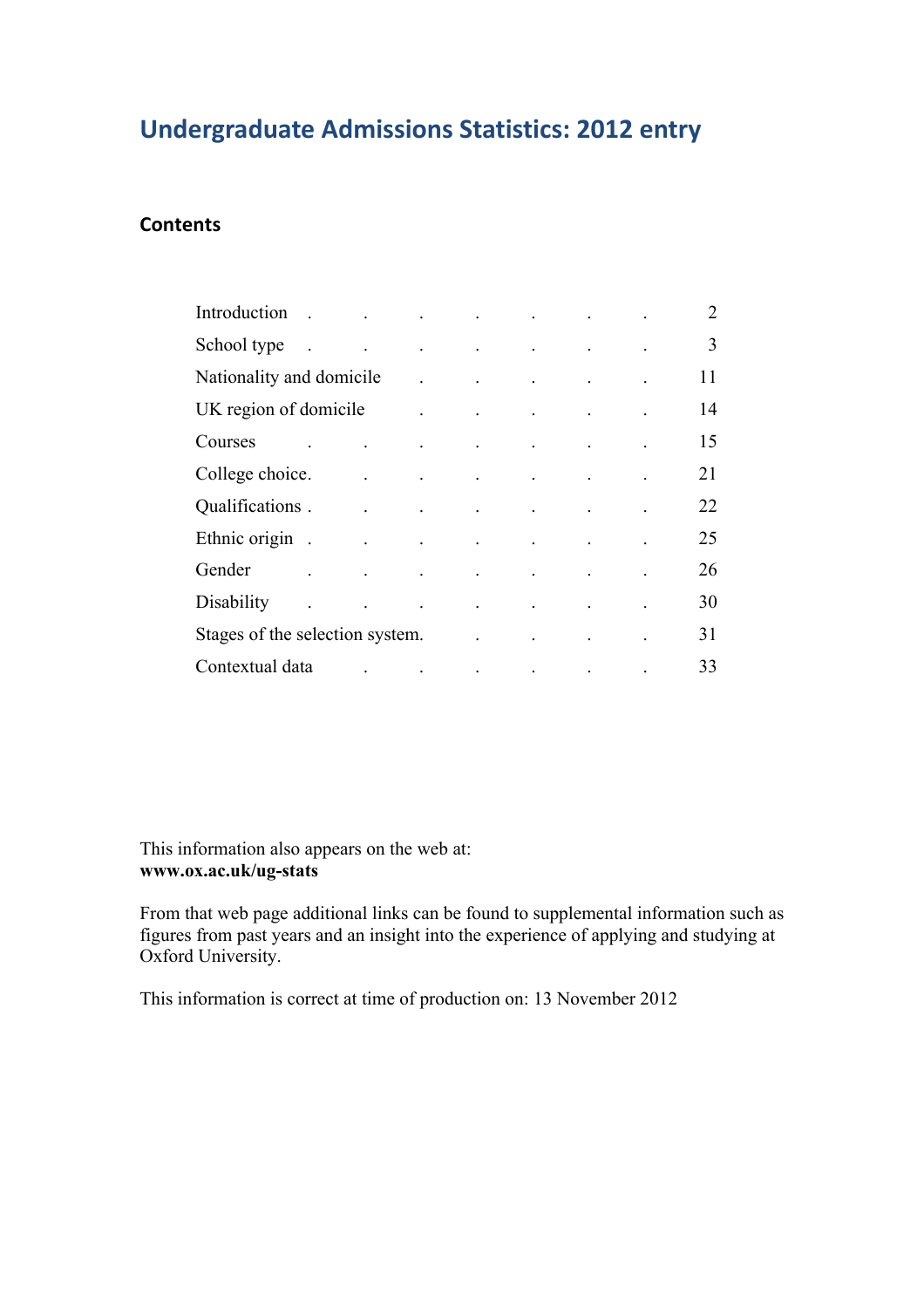# **Introduction**

### **What's here**

These tables are produced annually by the Undergraduate Admissions Office of the University of Oxford.

The data in the tables refers to candidates who applied in October 2011, irrespective of the year for which they were seeking admission. It does not include candidates holding deferred offers from the 2010 exercise.

### **Oxford is very competitive ...**

More than 17,000 people applied to Oxford for 2012 entry. Oxford has around 3,000 places.

### **...!And!getting!ever!more!so**

Nearly **45,000** people a year achieve AAA at A-level nationally in 2010. The number of A grades at A-level has grown by over 58% in 10 years. Applications to Oxford have increased by **55%** in the last 10 years*.*

*[Source: UCAS; Joint Council for Qualifications; Oxford University data]*

Oxford is committed to recruiting the best candidates, irrespective of their age, colour, disability, ethnic origin, marital status, nationality, national origin, parental status, race, religion or belief, gender, sexual orientation, social background or educational background.

### **Headline figures**

- The total number of **applicants** in December 2011 was **17,241**. This was an decrease of **.5** per cent from the corresponding figure of **17,343** in December 2010.
- The total number of **acceptances** was **3,233**. This 3,233 includes 71 places for deferred entry in October 2013.
- 11,832 applications (68.6%) came from those with UK nationality; 1,939  $(11.2\%)$  from those with EU (non-UK) nationality, and 3,470 (20.1%) from those with non-EU nationality.
- 2,695 (83.4%) of acceptances went to those with UK nationality; 189 (5.8%) to those with EU (non-UK) nationality, and 349 (10.8%) to those with non-EU nationality.
- Of *UK students attending maintained or independent schools or colleges in the UK*, **57.5%** of places went to applicants from the state (maintained) sector and **42.5%** to applicants from the independent sector.
- *For all candidates of all domiciles*, 47.0% of places went to those from the state (maintained) sector, 37.5% to the independent sector, and 15.6% to 'other' (e.g. individual applicants and those applying from overseas).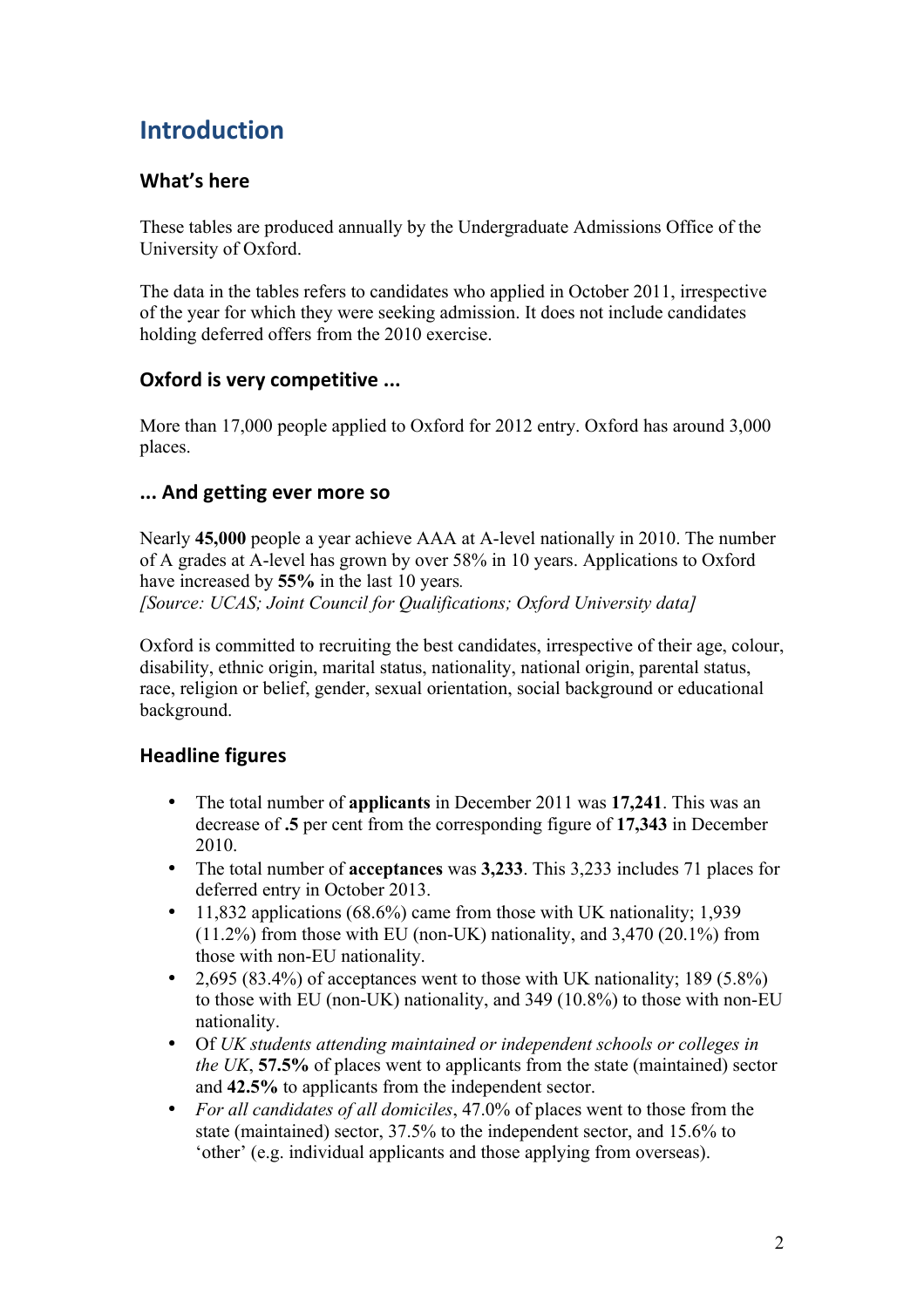# **School type**

### **Introduction**

For 2012 entry, of *UK students attending maintained or independent schools or colleges in the UK*, **57.5%** of places went to applicants from the state (maintained) sector and **42.5%** to applicants from the independent sector:

### **UK domiciled applications and acceptances by maintained (ie state) and independent sector (as percentages):**

|                        | Applications 2012 Acceptances 2012 |               |
|------------------------|------------------------------------|---------------|
|                        | Total $(\% )$                      | Total $(\% )$ |
| Maintained sector 63.1 |                                    | 57.5          |
| Independent            | 36.9                               | 42.5          |
| <b>TOTAL</b>           | 100.0                              | 100.0         |

*For all candidates*, **47.0%** of places went to those from the state (maintained) sector, **37.5%** to the independent sector, and **15.6%** to 'other' (e.g. individual applicants and those applying from overseas).

| <b>All domiciles</b>          |                                           |              |  |  |  |  |  |  |
|-------------------------------|-------------------------------------------|--------------|--|--|--|--|--|--|
|                               | <b>Applications 2012 Acceptances 2012</b> |              |  |  |  |  |  |  |
|                               | Total $(\%)$                              | Total $(\%)$ |  |  |  |  |  |  |
| <b>Maintained sector 42.5</b> |                                           | 47.0         |  |  |  |  |  |  |
| Independent                   | 28.1                                      | 37.5         |  |  |  |  |  |  |
| <b>Other</b>                  | 29.4                                      | 15.6         |  |  |  |  |  |  |
| <b>TOTAL</b>                  | 100.0                                     | 100.0        |  |  |  |  |  |  |

### **Statistics on the national context for Oxford's application numbers**

- Nationally, although independent schools educate just 7% of the total UK school population, they account for 15% of all A-level entries, 30% of all A grades, and 33% of all those getting AAA. *[Source: Harris report]*
- On average for 2010, 17.5% of state school students getting AAA or better (excluding General Studies) applied for courses Oxford doesn't offer. *[Source: UCAS]*

### Additional statistics on Oxford's acceptance numbers

• **State applicants' success rate is affected by subject choice:** UK domiciled state school students apply disproportionately for the most oversubscribed subjects. On average, **35%** of *UK domiciled* state school applications between 2010 and 2012 were for the five most oversubscribed subjects at Oxford. This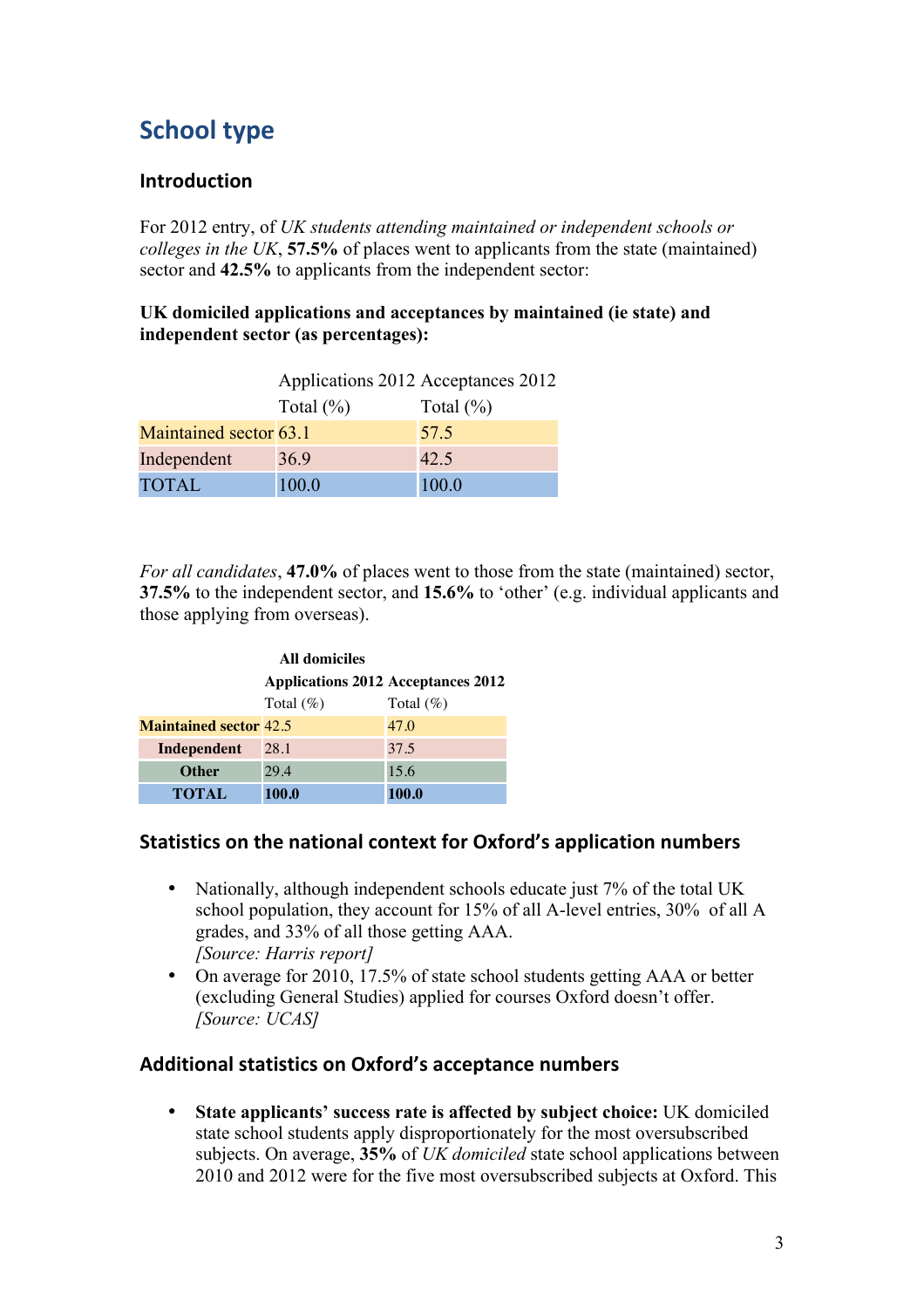compared to just 29% of independent school applications. *(The five most oversubscribed subjects, based on the course with over 70 places with the highest applicant to places ratio between 2010 and 2012, were: Economics & Management, Medicine, PPE, Maths, and Law)*

• **State students also apply in disproportionately** *low* **numbers for the least oversubscribed subjects: 18%** of UK domiciled independent school applications between 2010 and 2012 were for Oxford's five least oversubscribed subjects, compared to just 13% of all state school applications. *(The five least oversubscribed subjects, based on the courses with over 70 places with the lowest applicant to places ratio between 2010 and 2012, were: Classics, Chemistry, Modern Languages, Biological Sciences, and Biochemistry)* 

### **More detailed breakdowns by school type**

**UK domiciled applications and acceptances by type of school/college in detail, 2012 entry**

| Total                                 | $\frac{0}{0}$ | Total          | $\frac{0}{0}$                          |
|---------------------------------------|---------------|----------------|----------------------------------------|
| 3,359                                 | 28.4          | 703            | 26.1                                   |
| 1,948                                 | 16.5          | 495            | 18.4                                   |
| 1,331                                 | 11.2          | 232            | 8.6                                    |
| 424                                   | 3.6           | 51             | 1.9                                    |
| 117                                   | 1.0           | 29             | 1.1                                    |
| 7,179                                 | 60.7          | 1,510          | 56.0                                   |
| 4,200                                 | 35.5          | 1,118          | 41.5                                   |
| Other UK Institutions <sup>3</sup> 47 | 0.4           | 6              | 0.2                                    |
| 56                                    | 0.5           | $\overline{7}$ | 0.3                                    |
| 350                                   | 3.0           | 54             | 2.0                                    |
| 453                                   | 3.8           | 67             | 2.5                                    |
| 11,832                                | 100.0         | 2,695          | 100.0                                  |
|                                       |               |                | Applications $2012$ Acceptances $2012$ |

| Applications 2012 Acceptances 2012 |  |
|------------------------------------|--|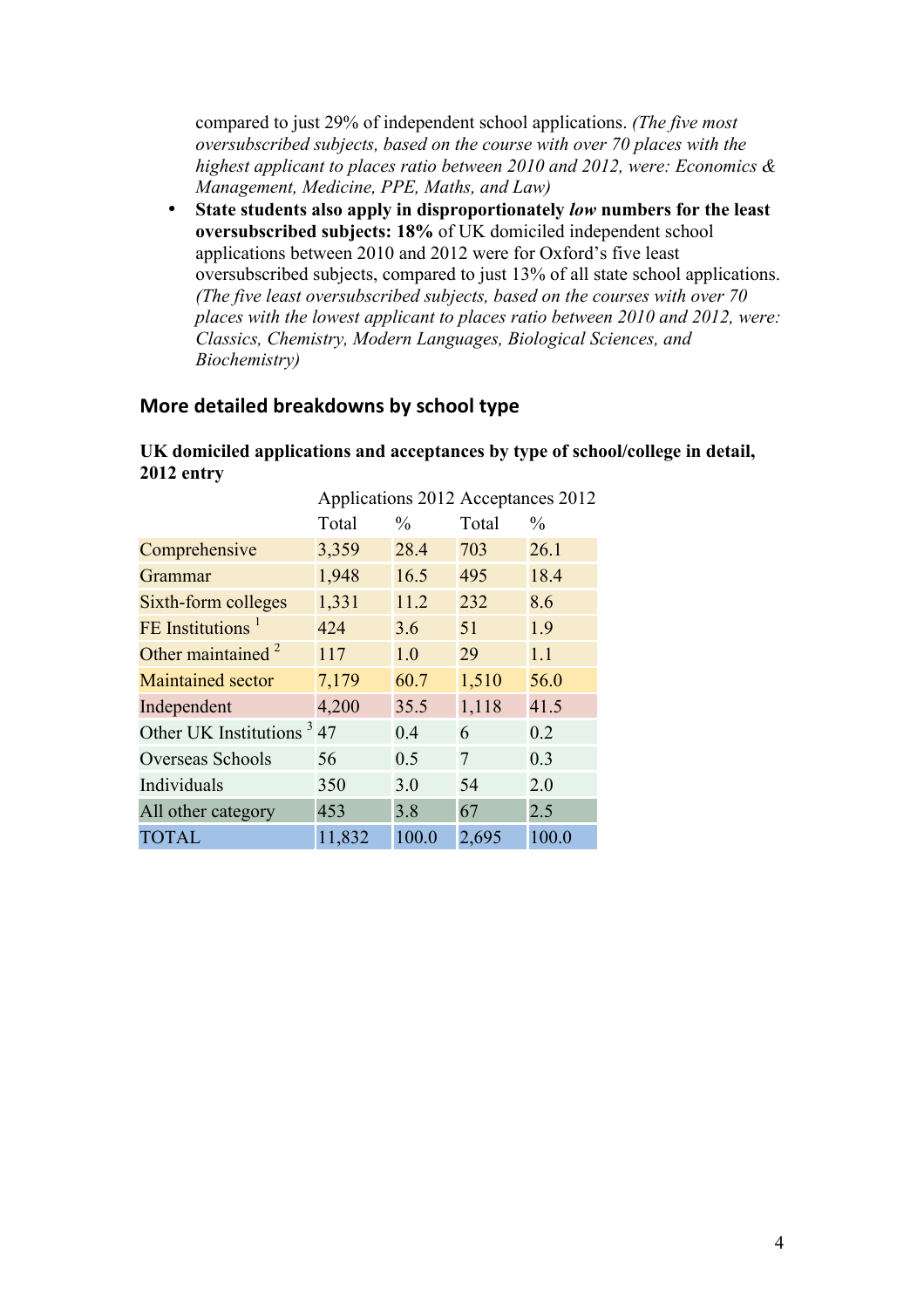|                                       | Applications<br>2012 |               | Acceptances<br>2012 |               |
|---------------------------------------|----------------------|---------------|---------------------|---------------|
|                                       | Total                | $\frac{0}{0}$ | Total               | $\frac{0}{0}$ |
| Comprehensive                         | 3,382                | 19.6          | 707                 | 21.9          |
| Grammar                               | 1,954                | 11.3          | 496                 | 15.3          |
| Sixth-form colleges                   | 1,363                | 7.9           | 234                 | 7.2           |
| FE Institutions <sup>1</sup>          | 480                  | 2.8           | 53                  | 1.6           |
| Other maintained $2$                  | 140                  | 0.8           | 29                  | 0.9           |
| <b>Maintained sector</b>              | 7,319                | 42.5          | 1,519               | 47.0          |
| Independent                           | 4,853                | 28.1          | 1,211               | 37.5          |
| Other UK<br>Institutions <sup>3</sup> | 63                   | 0.4           | 8                   | 0.2           |
| Overseas Schools                      | 1,855                | 10.8          | 227                 | 7.0           |
| Individuals                           | 3,151                | 18.3          | 268                 | 8.3           |
| All other category                    | 5,069                | 29.4          | 503                 | 15.6          |
| <b>TOTAL</b>                          | 17,241               | 100.0         | 3,233               | 100.0         |

#### **All domiciles: applications and acceptances by type of school/college in detail**

### **Equivalent table from last year, for comparison:**

|                              | Applications 2011 Acceptances 2011 |               |       |               |
|------------------------------|------------------------------------|---------------|-------|---------------|
|                              | Total                              | $\frac{0}{0}$ | Total | $\frac{0}{0}$ |
| Comprehensive                | 3,437                              | 19.8          | 653   | 20.5          |
| Grammar                      | 2,036                              | 11.7          | 490   | 15.4          |
| Sixth-form colleges          | 1,434                              | 8.3           | 265   | 8.3           |
| FE Institutions <sup>1</sup> | 527                                | 3.0           | 77    | 2.4           |
| Other maintained $2$         | 189                                | 1.1           | 31    | 1.0           |
| <b>Maintained sector</b>     | 7,623                              | 44.0          | 1,516 | 47.6          |
| Independent                  | 4,818                              | 27.8          | 1,188 | 37.3          |
| Other UK Institutions $360$  |                                    | 0.3           | 10    | 0.3           |
| Overseas Schools             | 1,737                              | 10.0          | 191   | 6.0           |
| Individuals                  | 3,105                              | 17.9          | 281   | 8.8           |
| All other category           | 4,902                              | 28.3          | 482   | 15.1          |
| <b>TOTAL</b>                 | 17,343                             | 100.0         | 3,186 | 100.0         |

1. FE Institutions comprise tertiary colleges and all types of further education colleges.

2. 'Other maintained' comprises other secondary schools, special schools and city technology colleges.

3. 'Other UK Institutions' mainly comprises language schools and HE Institutions, but also includes a few other UK institutions that are not classified as either maintained or independent.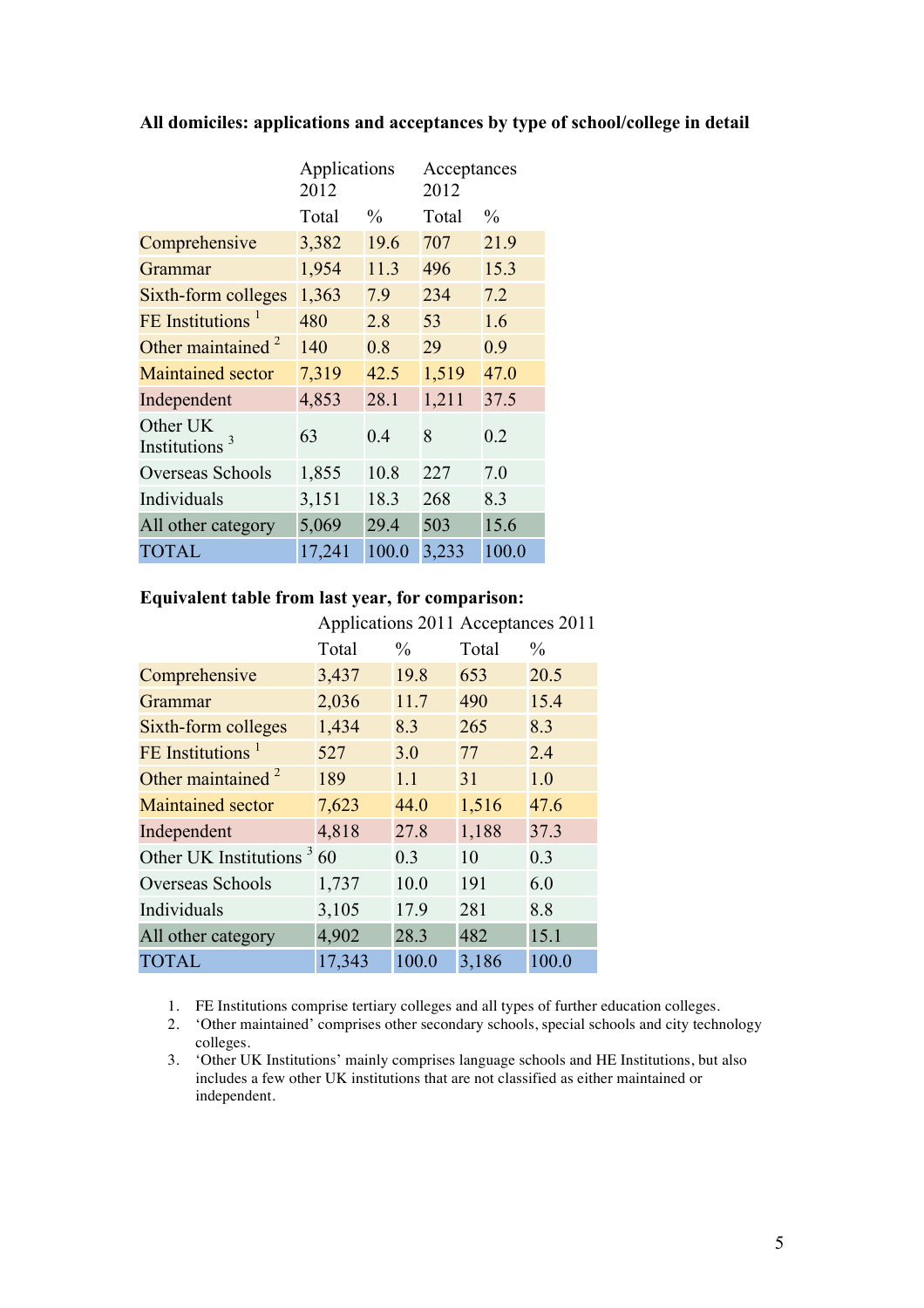### Table showing success rates (the percentage of all applicants that are accepted) by school type

|                            | Success rate 2012 Success rate 2011 |             |
|----------------------------|-------------------------------------|-------------|
|                            | All $(\% )$                         | All $(\% )$ |
| Comprehensive              | 20.9                                | 19.0        |
| Grammar                    | 25.4                                | 24.1        |
| Sixth-form colleges        | 17.2                                | 18.5        |
| <b>FE</b> Institutions     | 11.0                                | 14.6        |
| Other maintained           | 20.7                                | 16.4        |
| <b>Maintained sector</b>   | 20.8                                | 19.9        |
| Independent                | 25.0                                | 24.7        |
| Other UK Institutions 12.7 |                                     | 16.7        |
| Overseas Schools           | 12.2                                | 11.0        |
| Individuals                | 8.5                                 | 9.0         |
| All other category         | 9.9                                 | 9.8         |
| Total                      | 18.8                                | 18.4        |

### **Success rate by type of school/college: all domiciles**

### **Courses and school type**

The table below shows, for each course, applications and acceptances by school type. It also shows success rates by course and by school type.

The figures are given as three-year averages, because numbers vary from year to year, so a single year can give a misleading picture.

The table gives figures for applicants of all domiciles.

### **Three-year average of applications and acceptances by course and type of school/college, 2010–12: all domiciles**

|                                                      | Maintained |               |                               | Independent |    |                                | Others  |              |                     |
|------------------------------------------------------|------------|---------------|-------------------------------|-------------|----|--------------------------------|---------|--------------|---------------------|
|                                                      | App Acc    |               | Success<br>rate $\frac{0}{0}$ | App Acc     |    | Success<br>rate $\binom{0}{0}$ | App Acc |              | Success<br>rate (%) |
| Arts                                                 |            |               |                               |             |    |                                |         |              |                     |
| Ancient & Modern<br><b>History</b>                   | 36         | 8             | 21.3                          | 32          | 8  | 25.3                           | 10      | $\mathbf{1}$ | 13.8                |
| Archaeology and<br>Anthropology                      | 30         | 8             | 25.8                          | 30          | 11 | 35.2                           | 32      | 6            | 19.8                |
| Classical<br>Archaeology &<br><b>Ancient History</b> | 41         | <sup>11</sup> | 27.6                          | 35 7        |    | 19.2                           | 16      | 2            | 14.9                |
| Classics                                             | 71         | 28            | 39.3                          | 194         | 86 | 44.4                           | 40      | 8            | 20.2                |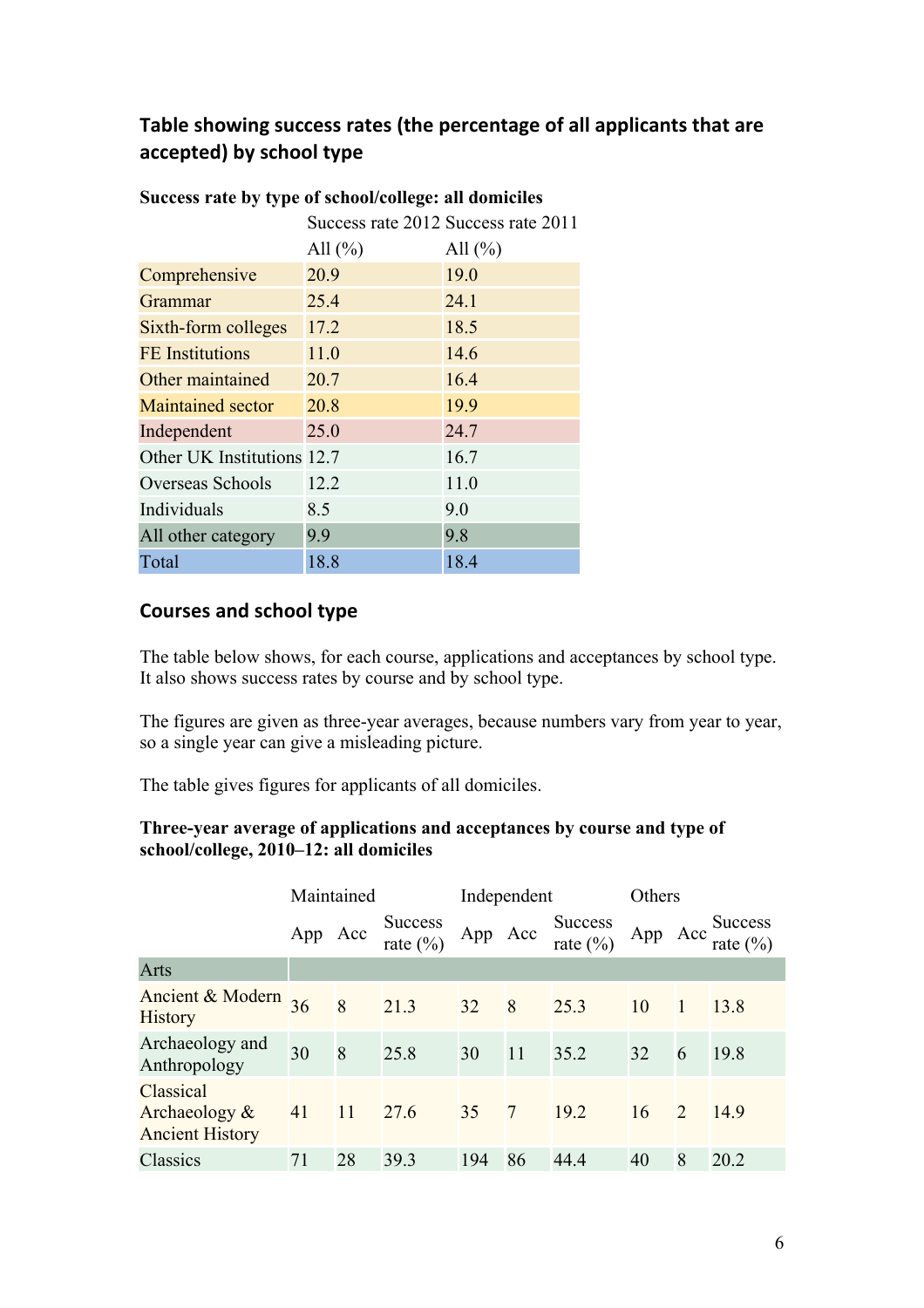| Classics & English 13                         |                | $\overline{2}$   | 15.8 | 13             | 3              | 25.6  | $\overline{7}$   | $\mathbf{1}$     | 9.1  |
|-----------------------------------------------|----------------|------------------|------|----------------|----------------|-------|------------------|------------------|------|
| Classics & Modern $_7$<br>Languages           |                | $\overline{2}$   | 30.0 | 22             | $\tau$         | 30.8  | 6                | $\mathbf{1}$     | 11.8 |
| <b>Computer Science</b><br>$&$ Philosophy $s$ | $\overline{4}$ | $\overline{3}$   | 75.0 | $\overline{7}$ | $\overline{2}$ | 28.6  | 15               | $\overline{3}$   | 20.0 |
| Economics &<br>Management                     | 289            | 33               | 11.3 | 306            | 39             | 12.9  | 526              | 19               | 3.5  |
| English                                       | 664            | 119              | 18.0 | 412            | 95             | 23.0  | 167              | 16               | 9.6  |
| English & Modern<br>Languages                 | 84             | 10               | 11.6 | 41             | 9              | 22.0  | 33               | $\overline{2}$   | 5.1  |
| European $&$<br>Middle Eastern<br>Languages   | 20             | 5                | 24.6 | 20             | $\overline{7}$ | 32.8  | $\boldsymbol{8}$ | $\mathbf{1}$     | 8.3  |
| <b>Fine Art</b>                               | 88             | 10               | 11.7 | 42             | 6              | 14.2  | 44               | $\overline{7}$   | 15.2 |
| Geography                                     | 175            | 39               | 22.5 | 175            | 40             | 22.8  | 33               | 5                | 15.3 |
| History                                       | 505            | 124              | 24.5 | 410            | 91             | 22.3  | 88               | 12               | 13.6 |
| History $&$<br>Economics                      | 23             | 6                | 25.0 | 26             | 6              | 24.1  | 33               | $\overline{2}$   | 5.1  |
| History & English                             | 48             | 6                | 11.7 | 13             | $\overline{3}$ | 25.0  | 24               | $\overline{2}$   | 8.2  |
| History & Modern<br>Languages                 | 57             | 10               | 16.9 | 30             | $\overline{7}$ | 22.2  | 11               | $\mathbf{1}$     | 6.3  |
| <b>History &amp; Politics</b>                 | 151            | 26               | 17.4 | 74             | 12             | 16.1  | 95               | 8                | 8.4  |
| <b>History of Art</b>                         | 32             | 5                | 16.5 | 42             | 8              | 18.3  | 33               | $\mathbf{1}$     | 3.0  |
| Law                                           | 537            | 90               | 16.7 | 228            | 51             | 22.2  | 456              | 53               | 11.7 |
| Law/LSE                                       | 119            | 16               | 13.4 | 56             | 8              | 14.9  | 132              | 5                | 3.8  |
| Mathematics &<br>Philosophy                   | 42             | 6                | 13.5 | 28             | 8              | 27.4  | 27               | $\overline{4}$   | 13.8 |
| Modern Languages 263                          |                | 79               | 29.9 | 265            | 88             | 33.0  | 49               | 11               | 23.1 |
| Modern Languages<br>& Linguistics             | 34             | 12               | 34.7 | 24             | $\overline{7}$ | 27.8  | 15               | 3                | 20.0 |
| Music                                         | 106            | 32               | 30.6 | 91             | 34             | 37.0  | 23               | 3                | 14.3 |
| <b>Oriental Studies</b>                       | 57             | 16               | 27.3 | 44             | 16             | 36.6  | 52               | 9                | 17.8 |
| Philosophy &<br>Modern Languages              | 25             | 6                | 24.0 | 29             | $\overline{4}$ | 15.1  | 23               | $\overline{7}$   | 30.0 |
| Philosophy &<br>Theology                      | 35             | 9                | 25.0 | 42             | 10             | 24.8  | 15               | $\overline{4}$   | 28.9 |
| <b>PPE</b>                                    | 493            | 99               | 20.0 | 390            | 87             | 22.2  | 806              | 63               | 7.9  |
| Physics &<br>Philosophy                       | 44             | $\overline{7}$   | 15.8 | 35             | 6              | 18.3  | 43               | $\overline{7}$   | 15.6 |
| Theology                                      | 43             | 14               | 33.3 | 53             | 21             | 39.2  | 12               | $\overline{4}$   | 30.6 |
| Theology $&$<br><b>Oriental Studies</b>       | $\overline{2}$ | $\boldsymbol{0}$ | 16.7 | $\mathbf{1}$   | $\mathbf{1}$   | 100.0 | $\overline{4}$   | $\boldsymbol{0}$ | 8.3  |
| <b>TOTAL ARTS</b>                             | 4,138 839      |                  | 20.3 | 3,210 787      |                | 24.5  | 2,878 271 9.4    |                  |      |
| <b>SCIENCES</b>                               |                |                  |      |                |                |       |                  |                  |      |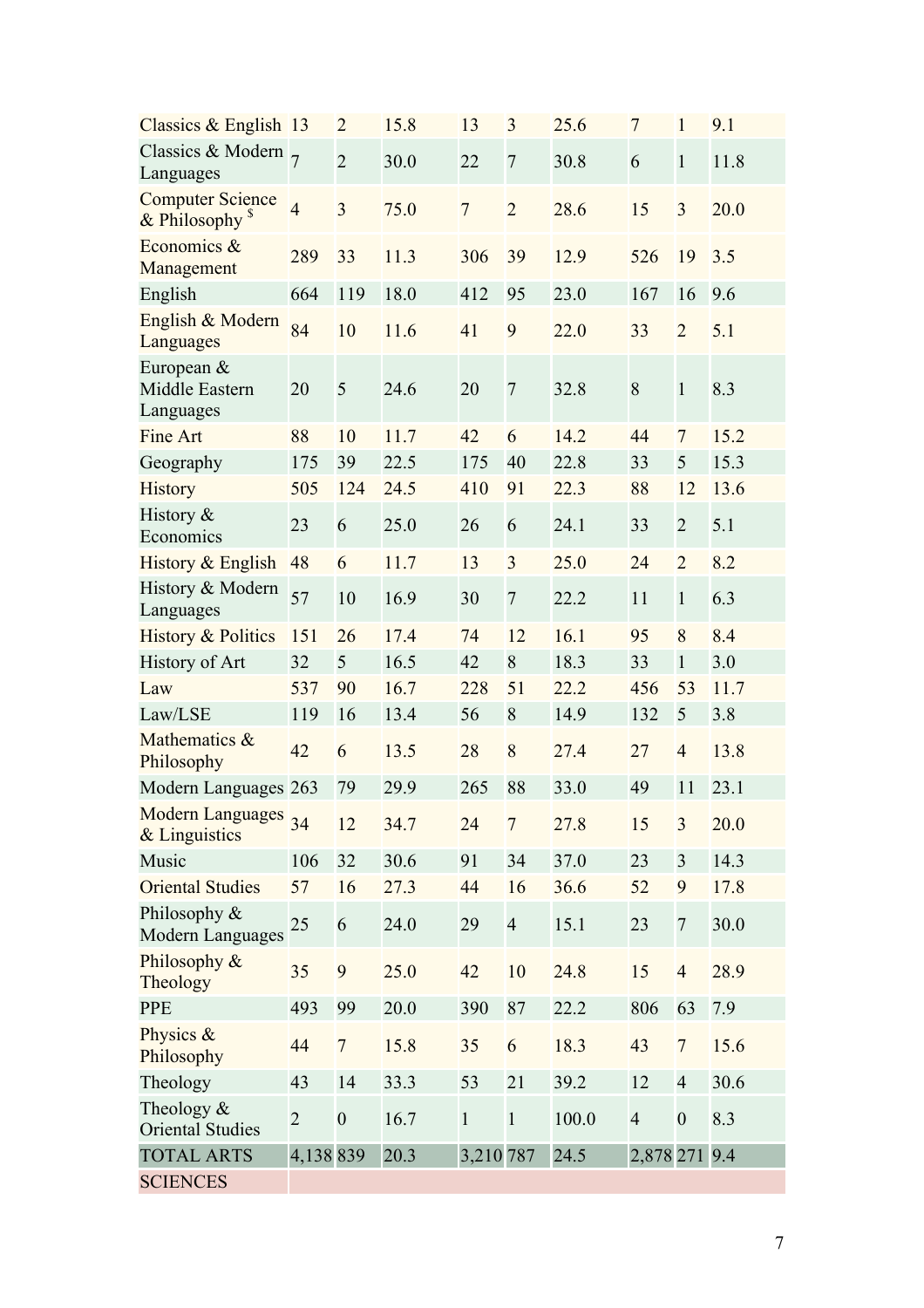| Biochemistry                                  | 171       | 51               | 29.9 | 87        | 29               | 33.8 | 111            | 14             | 12.3 |
|-----------------------------------------------|-----------|------------------|------|-----------|------------------|------|----------------|----------------|------|
| Biological<br>Sciences                        | 190       | 57               | 30.2 | 115       | 39               | 34.1 | 85             | 9              | 10.5 |
| <b>Biomedical</b><br>Sciences <sup>\$\$</sup> | 100       | 14               | 14.0 | 46        | 12               | 26.1 | 63             | 6              | 9.6  |
| Chemistry                                     | 303       | 98               | 32.4 | 160       | 67               | 42.2 | 97             | 18             | 18.8 |
| <b>Computer Science</b>                       | 78        | 14               | 17.4 | 21        | $\overline{3}$   | 12.9 | 47             | 6              | 13.6 |
| <b>Earth Sciences</b>                         | 82        | 26               | 32.0 | 33        | 6                | 19.0 | 25             | $\overline{2}$ | 7.9  |
| Engineering<br>Science                        | 239       | 60               | 25.3 | 212       | 64               | 30.0 | 297            | 30             | 10.0 |
| Engineering<br>Economics and<br>Management    | 12        | $\mathbf{1}$     | 8.3  | 14        | $\overline{3}$   | 18.6 | 94             | 6              | 6.4  |
| Experimental<br>Psychology                    | 140       | 26               | 18.8 | 81        | 19               | 23.6 | 66             | 9              | 13.2 |
| <b>Human Sciences</b>                         | 39        | 11               | 29.1 | 41        | 8                | 19.7 | 56             | 8              | 13.6 |
| <b>Materials Science</b><br>and MEM           | 30        | 12               | 41.1 | 39        | 15               | 37.9 | 53             | 5              | 9.5  |
| Mathematics                                   | 660       | 95               | 14.4 | 243       | 49               | 20.3 | 140            | 28             | 20.0 |
| Mathematics &<br><b>Computer Science</b>      | 47        | 11               | 23.2 | 18        | $\overline{7}$   | 37.7 | 38             | 6              | 15.9 |
| Mathematics &<br><b>Statistics</b>            | 50        | $\overline{4}$   | 7.3  | 48        | 5                | 9.8  | 90             | 12             | 13.3 |
| Medicine                                      | 694       | 85               | 12.2 | 380       | 62               | 16.3 | 416            | $\overline{7}$ | 1.6  |
| Physics                                       | 551       | 94               | 17.1 | 201       | 49               | 24.3 | 132            | 22             | 17.0 |
| Psychology &<br>Philosophy <sup>*</sup>       | 49        | 6                | 12.9 | 28        | $\overline{7}$   | 25.9 | 62             | 8              | 13.0 |
| <b>TOTAL</b><br><b>SCIENCES</b>               | 3,434 667 |                  | 19.4 | 1,765 444 |                  | 25.1 | 1,872 195 10.4 |                |      |
| <b>TOTAL</b>                                  |           | 7,572 1,506 19.9 |      |           | 4,975 1,230 24.7 |      | 4,750 466 9.8  |                |      |

The figures for applications and acceptances are given to the nearest whole number. However, success rates have been calculated using non-rounded figures.

<sup>\$</sup> New course so data from one year only.

<sup>\$\$</sup> New course in 2011 so data for two years only.

\* Data from previous years includes Physiology & Psychology and Physiology & Philosophy applicants.

### **Colleges and school type**

The table below shows, for each college,

a) The percentage of applications to that college which came from the maintained (state) sector out of all applications from the maintained and independent sector; and b) The percentage of acceptances by that college that went to maintained sector out of all offers to the maintained and independent sector.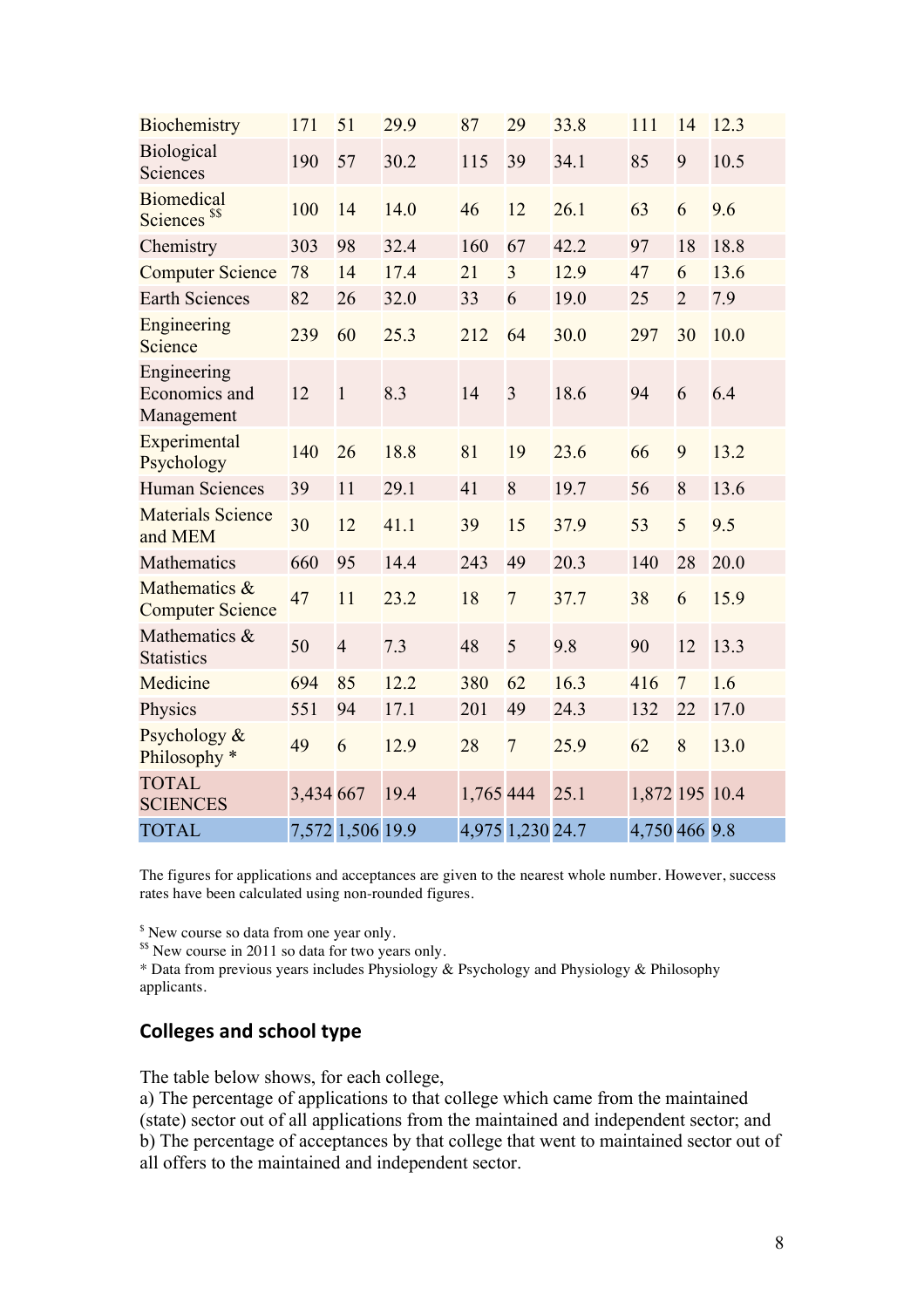Three-year averages are also given because proportions vary from year to year, so a single year can give a misleading picture.

The table gives figures for UK-domiciled applicants only.

|                                   | Applications and acceptances for<br>2012  |                                   | Three-year average of applications<br>and acceptances 2010-12 |                                       |  |  |
|-----------------------------------|-------------------------------------------|-----------------------------------|---------------------------------------------------------------|---------------------------------------|--|--|
|                                   | Applications<br>from maintained<br>$(\%)$ | Acceptances for<br>maintained (%) | Applications<br>from maintained<br>$(\%)$                     | Acceptances for<br>maintained $(\% )$ |  |  |
| <b>Balliol</b>                    | 69.0                                      | 62.5                              | 70.0                                                          | 62.7                                  |  |  |
| <b>Brasenose</b>                  | 56.2                                      | 49.0                              | 54.4                                                          | 50.7                                  |  |  |
| Christ Church 63.5                |                                           | 49.5                              | 63.5                                                          | 50.5                                  |  |  |
| Corpus<br>Christi                 | 67.7                                      | 60.3                              | 66.5                                                          | 57.5                                  |  |  |
| Exeter                            | 50.4                                      | 57.1                              | 53.3                                                          | 53.8                                  |  |  |
| Harris<br>Manchester <sup>1</sup> | 90.0                                      | 75.0                              | 79.1                                                          | 60.0                                  |  |  |
| Hertford                          | 66.4                                      | 63.1                              | 68.9                                                          | 62.7                                  |  |  |
| Jesus                             | 68.3                                      | 60.5                              | 70.0                                                          | 57.1                                  |  |  |
| Keble                             | 63.2                                      | 50.4                              | 63.9                                                          | 51.7                                  |  |  |
| Lady<br>Margaret Hall             | 64.1                                      | 55.9                              | 61.9                                                          | 52.0                                  |  |  |
| Lincoln                           | 64.3                                      | 62.5                              | 61.6                                                          | 59.7                                  |  |  |
| Magdalen                          | 69.7                                      | 64.7                              | 67.0                                                          | 61.4                                  |  |  |
| Mansfield                         | 82.0                                      | 84.7                              | 80.7                                                          | 78.0                                  |  |  |
| Merton                            | 70.8                                      | 59.5                              | 72.1                                                          | 65.1                                  |  |  |
| <b>New</b>                        | 57.1                                      | 46.2                              | 57.4                                                          | 48.4                                  |  |  |
| Oriel                             | 57.1                                      | 62.7                              | 58.3                                                          | 59.8                                  |  |  |
| Pembroke                          | 47.7                                      | 40.7                              | 48.9                                                          | 46.7                                  |  |  |
| Queen's                           | 54.0                                      | 55.7                              | 56.5                                                          | 55.0                                  |  |  |
| Somerville                        | 63.5                                      | 59.8                              | 65.5                                                          | 59.7                                  |  |  |
| St Anne's                         | 71.3                                      | 63.1                              | 68.9                                                          | 61.0                                  |  |  |
| St Catherine's 66.1               |                                           | 59.1                              | 65.8                                                          | 58.8                                  |  |  |
| St Edmund<br>Hall                 | 51.6                                      | 54.3                              | 53.7                                                          | 55.1                                  |  |  |
| St Hilda's                        | 70.8                                      | 51.5                              | 71.0                                                          | 55.3                                  |  |  |
| St Hugh's                         | 69.8                                      | 50.5                              | 69.6                                                          | 55.4                                  |  |  |
| St John's                         | 73.6                                      | 52.5                              | 72.2                                                          | 55.0                                  |  |  |
| St Peter's                        | 52.5                                      | 56.5                              | 55.1                                                          | 52.2                                  |  |  |
| <b>Trinity</b>                    | 50.6                                      | 53.7                              | 52.6                                                          | 50.0                                  |  |  |
| University                        | 60.5                                      | 56.0                              | 62.3                                                          | 54.8                                  |  |  |

### **UK domiciled applications and acceptances by college**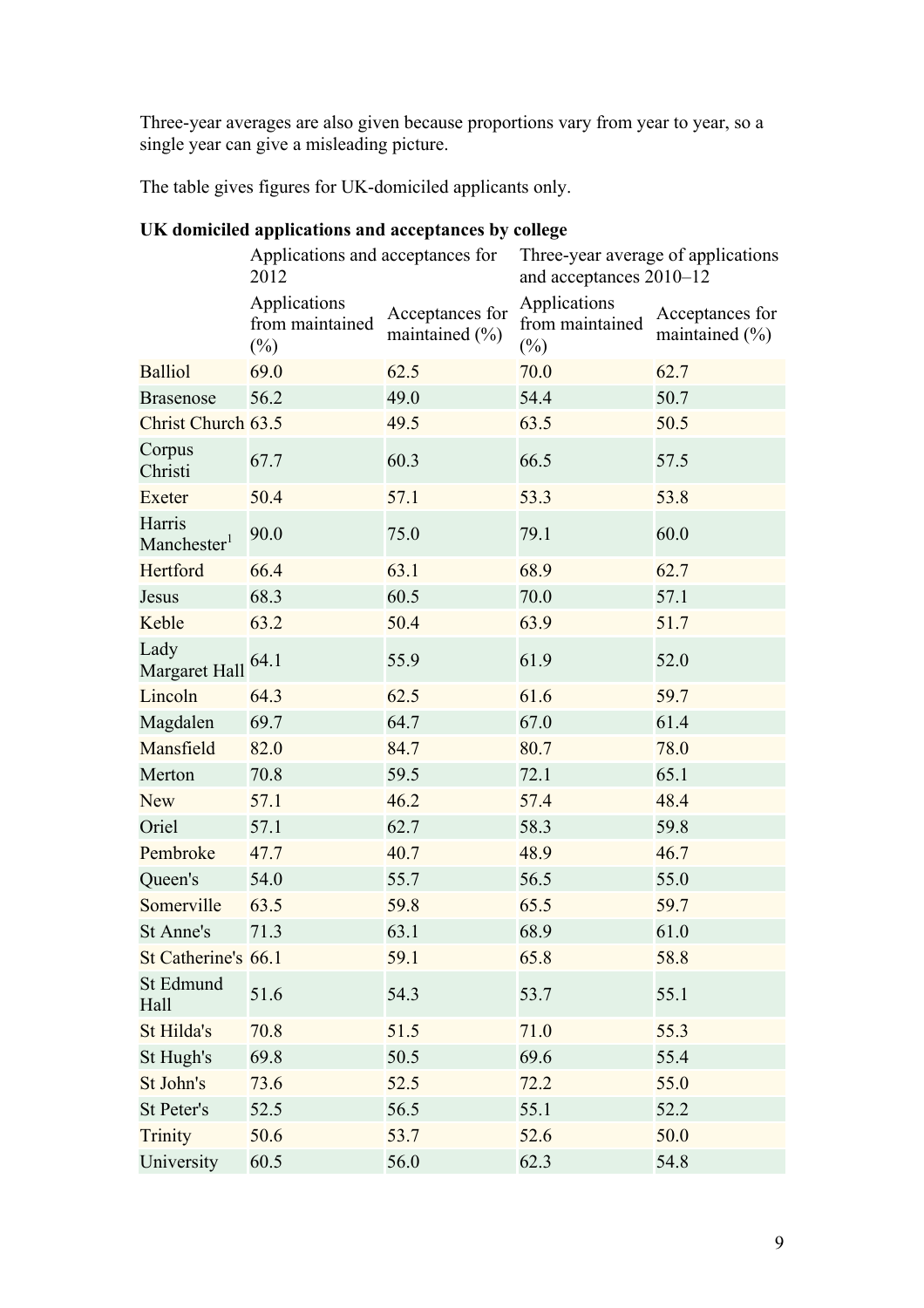| Wadham    | 694  | 64.8 |     | 64.6 |
|-----------|------|------|-----|------|
| Worcester | 61.8 |      | 60. |      |
| Average   |      |      |     | 56.9 |

1. For mature students, aged 21 or over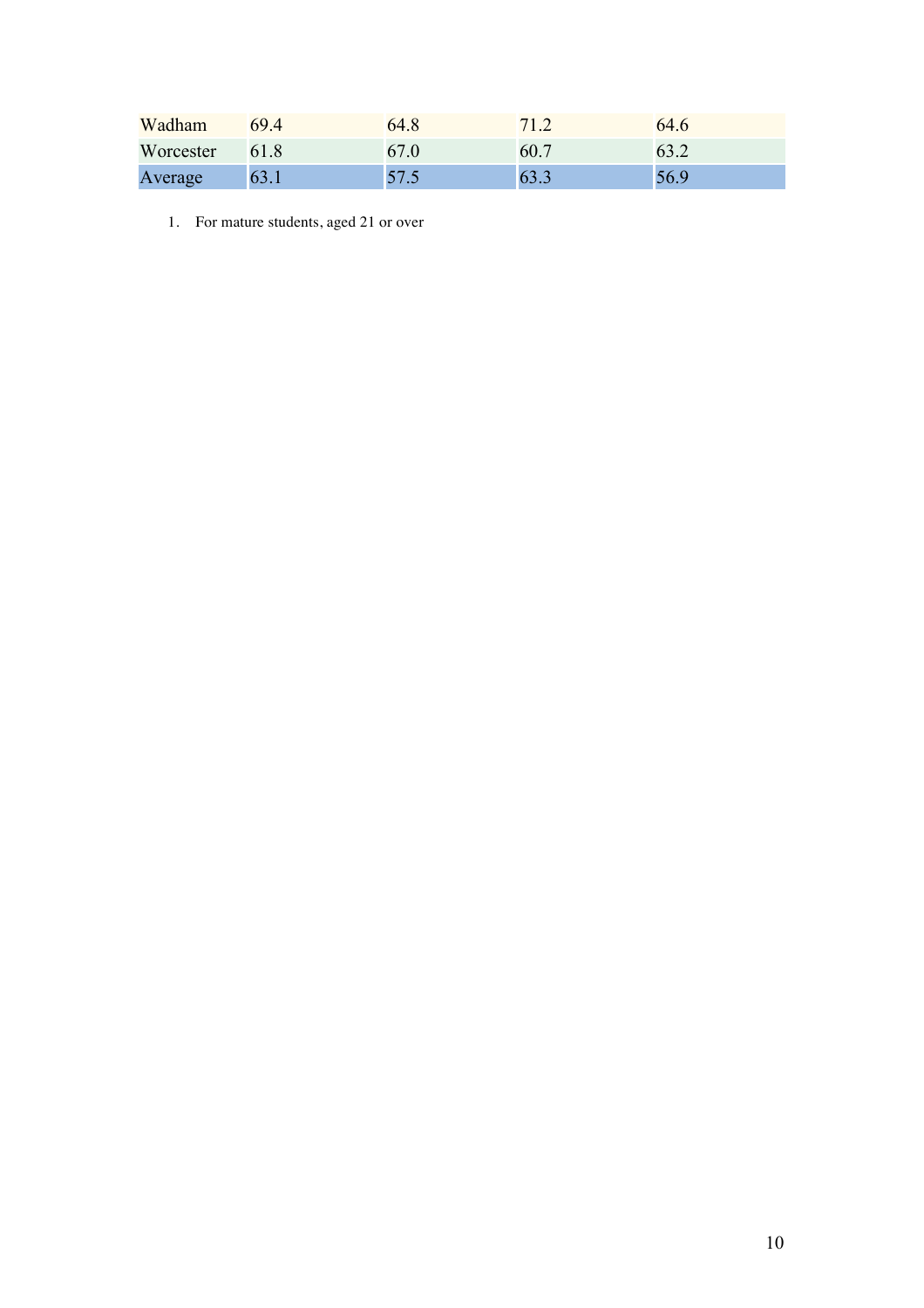# **Nationality and domicile**

- For entry 2012, 11,832 applications  $(68.6\%)$  came from those with UK nationality; 1,939 (11.2%) from those with EU (non-UK) nationality, and 3,470 (20.1%) from those with non-EU nationality.
- For entry 2012, 2,695 (83.4%) of acceptances went to those with UK nationality; 189 (5.8%) to those with EU (non-UK) nationality, and 349 (10.8%) to those with non-EU nationality.
- Applications from international students have more than doubled over the past ten years.
- Oxford's *total* student body, including postgraduates, has students from over 145 countries and territories.
- Over a third of Oxford's *total* student body (undergraduates and postgraduates across all year groups) - more than 8,000 students out of 20,000 - are citizens of foreign countries: 16% of undergraduates (across all year groups) and 61% of graduate students.
- 40% of Oxford's academic staff are citizens of foreign countries, coming from almost 100 different countries and territories.

|                              | 2012                            |       |                                | 2011                            |       |                                |
|------------------------------|---------------------------------|-------|--------------------------------|---------------------------------|-------|--------------------------------|
|                              | <b>Applications Acceptances</b> |       | <b>Success</b><br>rate $(\% )$ | <b>Applications Acceptances</b> |       | <b>Success</b><br>rate $(\% )$ |
| <b>UK</b>                    | 11,832                          | 2,695 | 22.8                           | 12,107                          | 2,661 | 22.0                           |
| EU, not<br><b>UK</b>         | 1,939                           | 189   | 9.7                            | 1,957                           | 213   | 10.9                           |
| <b>Outside</b><br>EU         | 3,470                           | 349   | 10.1                           | 3,279                           | 312   | 9.5                            |
| <b>Grand</b><br><b>Total</b> | 17,241                          | 3,233 | 18.8                           | 17,343                          | 3,186 | 18.4                           |

### **Applications!and!acceptances!by!domicile**

### **Candidates outside the UK**

The tables below give information about candidates outside of the UK; both those within the EU, and those outside the EU.

Figures are given by both nationality and domicile.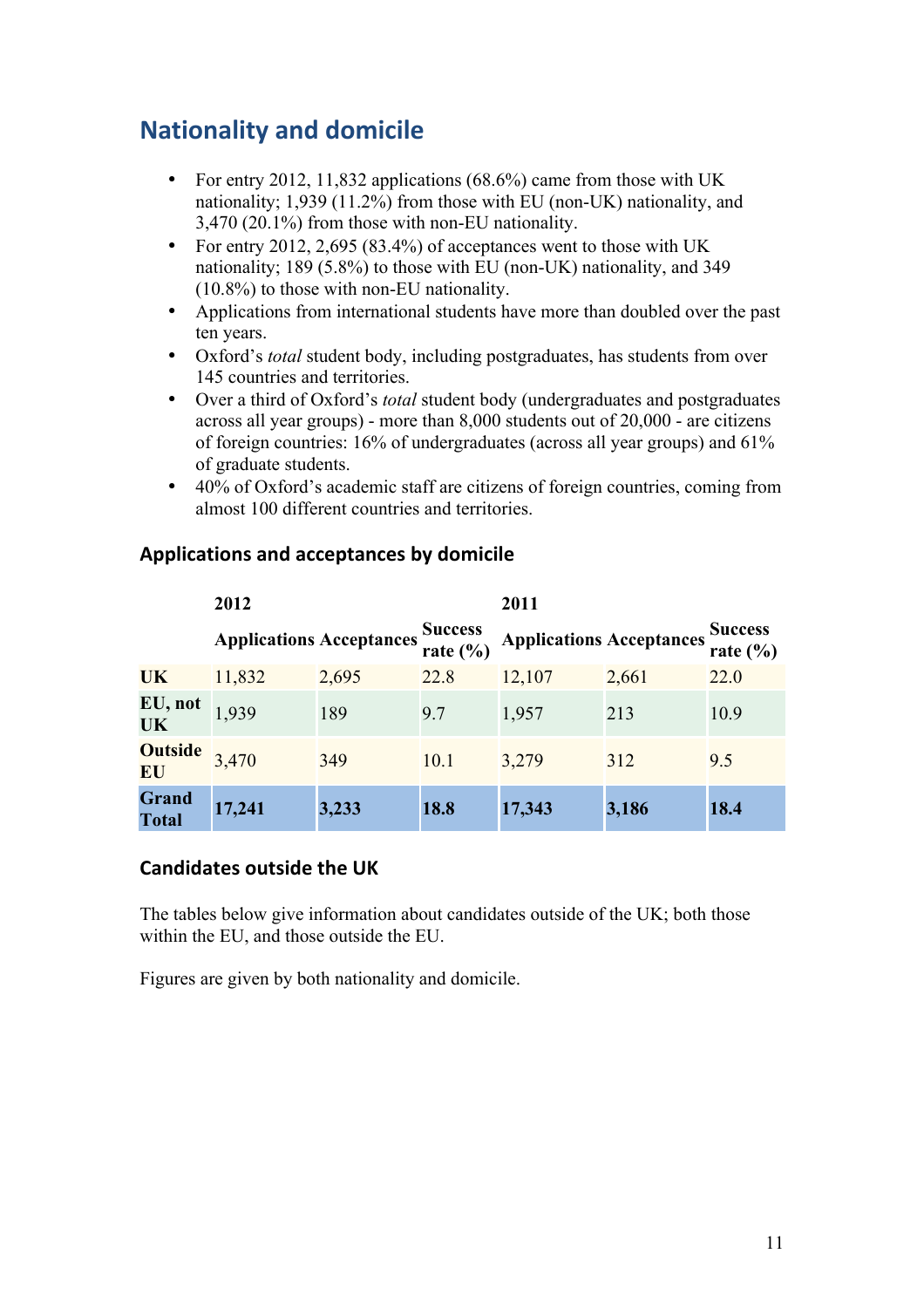|                               | Nationality |                |                                   | Domicile  |                |      |
|-------------------------------|-------------|----------------|-----------------------------------|-----------|----------------|------|
|                               |             |                | Apps Acceptances Apps Acceptances |           |                |      |
|                               |             | N <sub>0</sub> | $SR\%$                            |           | N <sub>0</sub> | SR%  |
| <b>China</b>                  | 562         | 91             | 16.2                              | 503       | 80             | 15.9 |
| <b>United States</b>          | 389         | 34             | 8.7                               | 428       | 34             | 7.9  |
| <b>Singapore</b>              | 321         | 44             | 13.7                              | 386       | 59             | 15.3 |
| <b>Hong Kong</b>              | 161         | 18             | 11.2                              | 379       | 45             | 11.9 |
| Canada                        | 203         | 10             | 4.9                               | 181       | $\overline{3}$ | 1.7  |
| <b>Malaysia</b>               | 176         | 20             | 11.4                              | 171       | 20             | 11.7 |
| <b>India</b>                  | 183         | 15             | 8.2                               | 154       | 14             | 9.1  |
| Pakistan                      | 135         | $\overline{2}$ | 1.5                               | 129       | $\mathbf{1}$   | 0.8  |
| <b>South Korea</b>            | 147         | 14             | 9.5                               | 128       | 16             | 12.5 |
| <b>Australia</b>              | 106         | 17             | 16.0                              | 109       | 18             | 16.5 |
| <b>Switzerland</b>            | 25          | $\mathbf{1}$   | 4.0                               | 78        | 6              | 7.7  |
| <b>Norway</b>                 | 38          | 3              | 7.9                               | 46        | 3              | 6.5  |
| <b>Russia</b>                 | 42          | 3              | 7.1                               | 43        | $\overline{4}$ | 9.3  |
| <b>Thailand</b>               | 31          | $\overline{2}$ | 6.5                               | 41        | $\overline{4}$ | 9.8  |
| <b>United Arab Emirates 2</b> |             | $\overline{0}$ | 0.0                               | 37        | $\overline{2}$ | 5.4  |
| <b>Nigeria</b>                | 34          | $\mathbf{1}$   | 2.9                               | 33        | $\mathbf{1}$   | 3.0  |
| <b>Kenya</b>                  | 22          | $\overline{0}$ | 0.0                               | 32        | $\mathbf{1}$   | 3.1  |
| <b>Indonesia</b>              | 36          | 3              | 8.3                               | 32        | 3              | 9.4  |
| <b>Vietnam</b>                | 31          | 3              | 9.7                               | 31        | $\overline{2}$ | 6.5  |
| <b>Turkey</b>                 | 26          | $\overline{2}$ | 7.7                               | 27        | $\overline{2}$ | 7.4  |
| Sub-total                     | 2,670 283   |                | 10.6                              | 2,968 318 |                | 10.7 |
| <b>Others</b>                 | 800         | 66             | 8.3                               | 502       | 31             | 6.2  |
| <b>Total</b>                  | 3,470 349   |                | 10.1                              | 3,470 349 |                | 10.1 |

**Non-EU applications, offers and acceptances by Nationality & Domicile for October 2012**

Listed using top 20 countries by domicile.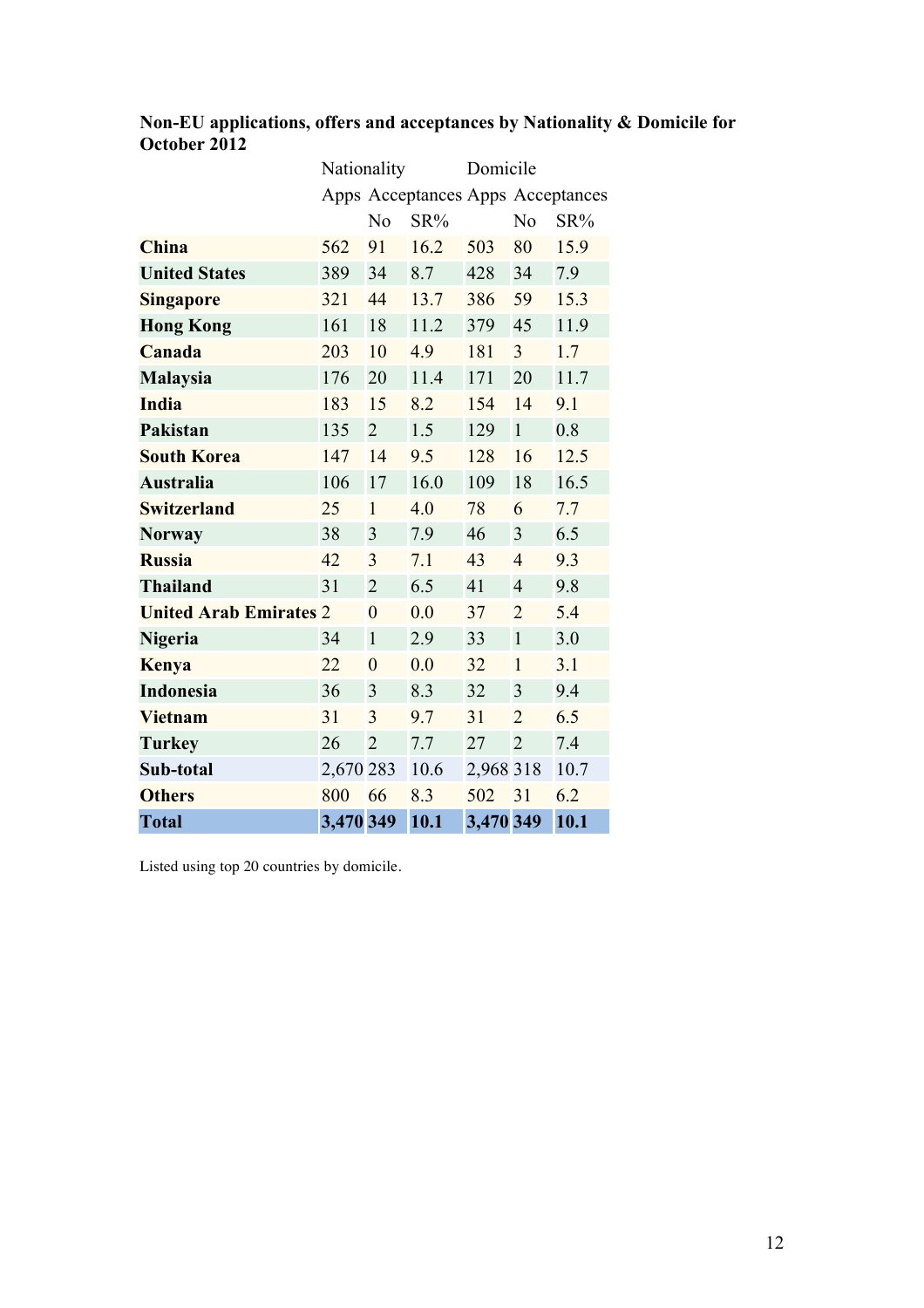### **EU applications, offers and acceptances by Nationality & Domicile for October 2012**

|                               | Nationality      |                  |                  | Domicile                          |                  |        |
|-------------------------------|------------------|------------------|------------------|-----------------------------------|------------------|--------|
|                               |                  |                  |                  | Apps Acceptances Apps Acceptances |                  |        |
|                               |                  | N <sub>o</sub>   | SR%              |                                   | N <sub>o</sub>   | $SR\%$ |
| <b>Aland Islands</b>          | $\boldsymbol{0}$ | $\boldsymbol{0}$ | $\overline{0}$   | $\mathbf{1}$                      | $\overline{0}$   | 0.0    |
| Austria                       | 52               | 5                | 9.6              | 55                                | 6                | 10.9   |
| <b>Belgium</b>                | 34               | $\mathbf{1}$     | 2.9              | 81                                | $\overline{4}$   | 4.9    |
| <b>Bulgaria</b>               | 66               | 7                | 10.6             | 64                                | 8                | 12.5   |
| <b>Cyprus</b>                 | 21               | $\overline{2}$   | 9.5              | 29                                | 3                | 10.3   |
| <b>Czech Republic</b>         | 39               | 5                | 12.8             | 50                                | $\overline{4}$   | 8.0    |
| <b>Denmark</b>                | 40               | $\overline{4}$   | 10.0             | 42                                | $\overline{4}$   | 9.5    |
| <b>Estonia</b>                | 16               | $\boldsymbol{0}$ | 0.0              | 16                                | $\mathbf{0}$     | 0.0    |
| <b>Finland</b>                | 30               | $\overline{2}$   | 6.7              | 27                                | $\overline{2}$   | 7.4    |
| France                        | 151              | 13               | 8.6              | 205                               | 20               | 9.8    |
| <b>Germany</b>                | 326              | 43               | 13.2             | 343                               | 42               | 12.2   |
| Gibraltar                     | $\overline{2}$   | $\overline{0}$   | 0.0              | $\overline{7}$                    | $\overline{2}$   | 28.6   |
| Greece                        | 35               | $\overline{4}$   | 11.4             | 40                                | $\overline{4}$   | 10.0   |
| <b>Hungary</b>                | 24               | $\mathbf{1}$     | 4.2              | 27                                | $\mathbf{1}$     | 3.7    |
| <b>Italy</b>                  | 160              | 3                | 1.9              | 173                               | 5                | 2.9    |
| Latvia                        | 9                | $\mathbf{1}$     | 11.1             | 11                                | $\mathbf{1}$     | 9.1    |
| Lithuania                     | 22               | $\mathbf{1}$     | 4.5              | 21                                | $\mathbf{1}$     | 4.8    |
| Luxembourg                    | $\overline{4}$   | $\mathbf{0}$     | 0.0              | 21                                | $\overline{4}$   | 19.0   |
| <b>Malta</b>                  | $\overline{2}$   | $\overline{0}$   | 0.0              | $\overline{4}$                    | $\overline{0}$   | 0.0    |
| <b>Netherlands</b>            | 78               | 15               | 19.2             | 82                                | 16               | 19.5   |
| <b>Poland</b>                 | 170              | 17               | 10.0             | 171                               | 18               | 10.5   |
| Portugal                      | 30               | $\overline{2}$   | 6.7              | 35                                | $\overline{2}$   | 5.7    |
| <b>Republic of Ireland 85</b> |                  | $\overline{4}$   | 4.7              | 80                                | 3                | 3.8    |
| <b>Reunion</b>                | $\boldsymbol{0}$ | $\overline{0}$   | $\boldsymbol{0}$ | $\mathbf{1}$                      | $\boldsymbol{0}$ | 0.0    |
| Romania                       | 100              | 10               | 10.0             | 100                               | 10               | 10.0   |
| Slovakia                      | 38               | $\overline{2}$   | 5.3              | 35                                | $\overline{2}$   | 5.7    |
| <b>Slovenia</b>               | 9                | $\overline{2}$   | 22.2             | 9                                 | $\overline{2}$   | 22.2   |
| <b>Spain</b>                  | 76               | 9                | 11.8             | 97                                | 14               | 14.4   |
| <b>Sweden</b>                 | 111              | 13               | 11.7             | 112                               | 11               | 9.8    |
| Sub-total                     | 1,730 166        |                  | 9.6              | 1,939 189                         |                  | 9.7    |
| <b>Others</b>                 | 209              | 23               | 11.0             | $\boldsymbol{0}$                  | $\boldsymbol{0}$ | 0.0    |
| <b>Total</b>                  | 1,939 189        |                  | 9.7              | 1,939 189                         |                  | 9.7    |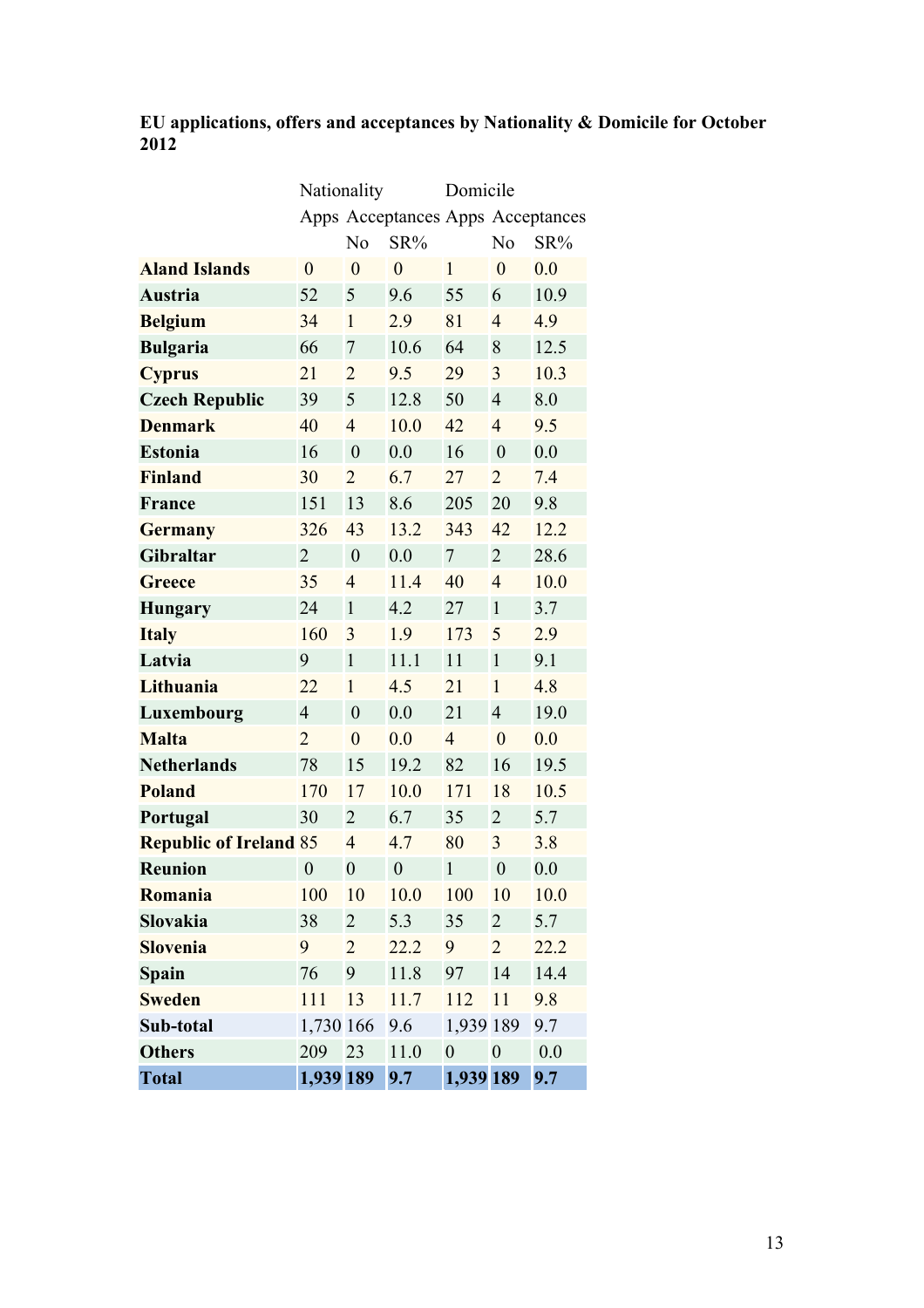# **UK region of domicile**

### **Candidates within the UK**

The table and figures below give regional information about candidates domiciled in the UK.

### **Applications and acceptances by region of domicile for entry 2012**

|                                   | <b>Applications for</b><br>entry 2012 |               | <b>Acceptances for</b><br>entry 2012 |               | <b>Total number of candidates</b><br>accepted through UCAS<br>2011 |               |
|-----------------------------------|---------------------------------------|---------------|--------------------------------------|---------------|--------------------------------------------------------------------|---------------|
| <b>Region</b>                     | N <sub>o</sub>                        | $\frac{0}{0}$ | N <sub>0</sub>                       | $\frac{0}{0}$ | N <sub>o</sub>                                                     | $\frac{0}{0}$ |
| <b>North-East</b>                 | 259                                   | 1.5           | 59                                   | 1.8           | 16,245                                                             | 3.3           |
| <b>North-West</b>                 | 1,062                                 | 6.2           | 212                                  | 6.6           | 51,656                                                             | 10.5          |
| Yorkshire &<br><b>Humbs</b>       | 600                                   | 3.5           | 147                                  | 4.5           | 33,466                                                             | 6.8           |
| <b>East</b><br><b>Midlands</b>    | 524                                   | 3.0           | 115                                  | 3.6           | 27,761                                                             | 5.6           |
| West<br><b>Midlands</b>           | 904                                   | 5.2           | 193                                  | 6.0           | 37,510                                                             | 7.6           |
| <b>Eastern</b>                    | 489                                   | 2.8           | 138                                  | 4.3           | 37,857                                                             | 7.7           |
| <b>Greater</b><br>London          | 2,541                                 | 14.7          | 579                                  | 17.9          | 70,606                                                             | 14.3          |
| <b>South East</b>                 | 3,357                                 | 19.5          | 793                                  | 24.5          | 58,632                                                             | 11.9          |
| <b>South West</b>                 | 1,268                                 | 7.4           | 300                                  | 9.3           | 34,583                                                             | 7.0           |
| <b>Wales</b>                      | 424                                   | 2.5           | 75                                   | 2.3           | 18,327                                                             | 3.7           |
| <b>Scotland</b>                   | 276                                   | 1.6           | 57                                   | 1.8           | 30,800                                                             | 6.3           |
| <b>Northern</b><br><b>Ireland</b> | 128                                   | 0.7           | 27                                   | 0.8           | 13,792                                                             | 2.8           |
| <b>Other EU</b>                   | 1,939                                 | 11.2          | 189                                  | 5.8           | 26,701                                                             | 5.4           |
| <b>Overseas</b>                   | 3,470                                 | 20.1          | 349                                  | 10.8          | 34,094                                                             | 6.9           |
| <b>Total</b>                      | 17,241                                | 100.0         | 3,233                                | 100.0         | 492,030                                                            | 100.0         |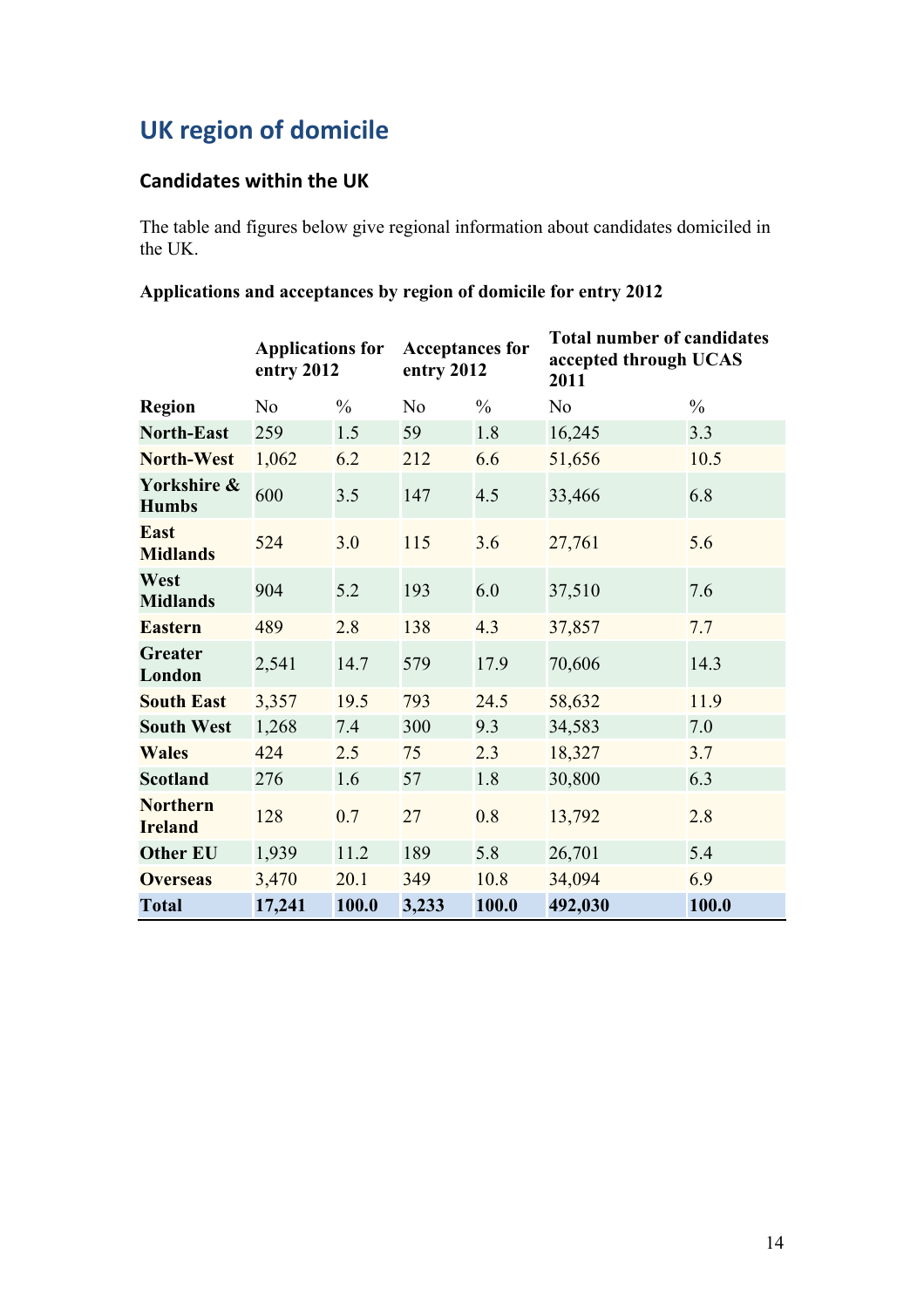# **Courses**

### Applications and acceptances by course, 2012 entry: all domiciles

The table below shows the number of applications and acceptances for each course for 2012 entry, the success rate (the proportion of applicants who got a place), and the number of applicants per place available. The table is repeated below, organised by success rate.

|                                                   |       | <b>Applications Acceptances</b> | $(\%)$ | Success rate Applicants per<br>place |
|---------------------------------------------------|-------|---------------------------------|--------|--------------------------------------|
| <b>ARTS</b>                                       |       |                                 |        |                                      |
| Ancient & Modern History                          | 74    | 13                              | 17.6   | 5.7                                  |
| Archaeology and<br>Anthropology                   | 106   | 23                              | 21.7   | 4.6                                  |
| Classical Archaeology &<br><b>Ancient History</b> | 85    | 17                              | 20.0   | 5.0                                  |
| Classics                                          | 330   | 127                             | 38.5   | 2.6                                  |
| Classics & English                                | 29    | 5                               | 17.2   | 5.8                                  |
| Classics & Modern<br>Languages                    | 33    | $\boldsymbol{7}$                | 21.2   | 4.7                                  |
| Computer Science &<br>Philosophy                  | 26    | 8                               | 30.8   | 3.3                                  |
| Economics & Management                            | 1,107 | 94                              | 8.5    | 11.8                                 |
| English                                           | 1,268 | 245                             | 19.3   | 5.2                                  |
| English & Modern<br>Languages                     | 149   | 17                              | 11.4   | 8.8                                  |
| European & Middle Eastern<br>Languages            | 36    | 6                               | 16.7   | 6.0                                  |
| Fine Art                                          | 174   | 21                              | 12.1   | 8.3                                  |
| Geography                                         | 416   | 85                              | 20.4   | 4.9                                  |
| History                                           | 1,012 | 227                             | 22.4   | 4.5                                  |
| <b>History &amp; Economics</b>                    | 87    | 13                              | 14.9   | 6.7                                  |
| History & English                                 | 86    | 10                              | 11.6   | 8.6                                  |
| History & Modern<br>Languages                     | 81    | 17                              | 21.0   | 4.8                                  |
| History & Politics                                | 303   | 46                              | 15.2   | 6.6                                  |
| <b>History of Art</b>                             | 130   | 14                              | 10.8   | 9.3                                  |
| Law                                               | 1,226 | 187                             | 15.3   | 6.6                                  |
| Law/LSE                                           | 301   | 29                              | 9.6    | 10.4                                 |
| Mathematics & Philosophy                          | 92    | 19                              | 20.7   | 4.8                                  |

### **Applications and acceptances by course, 2012 entry: all domiciles**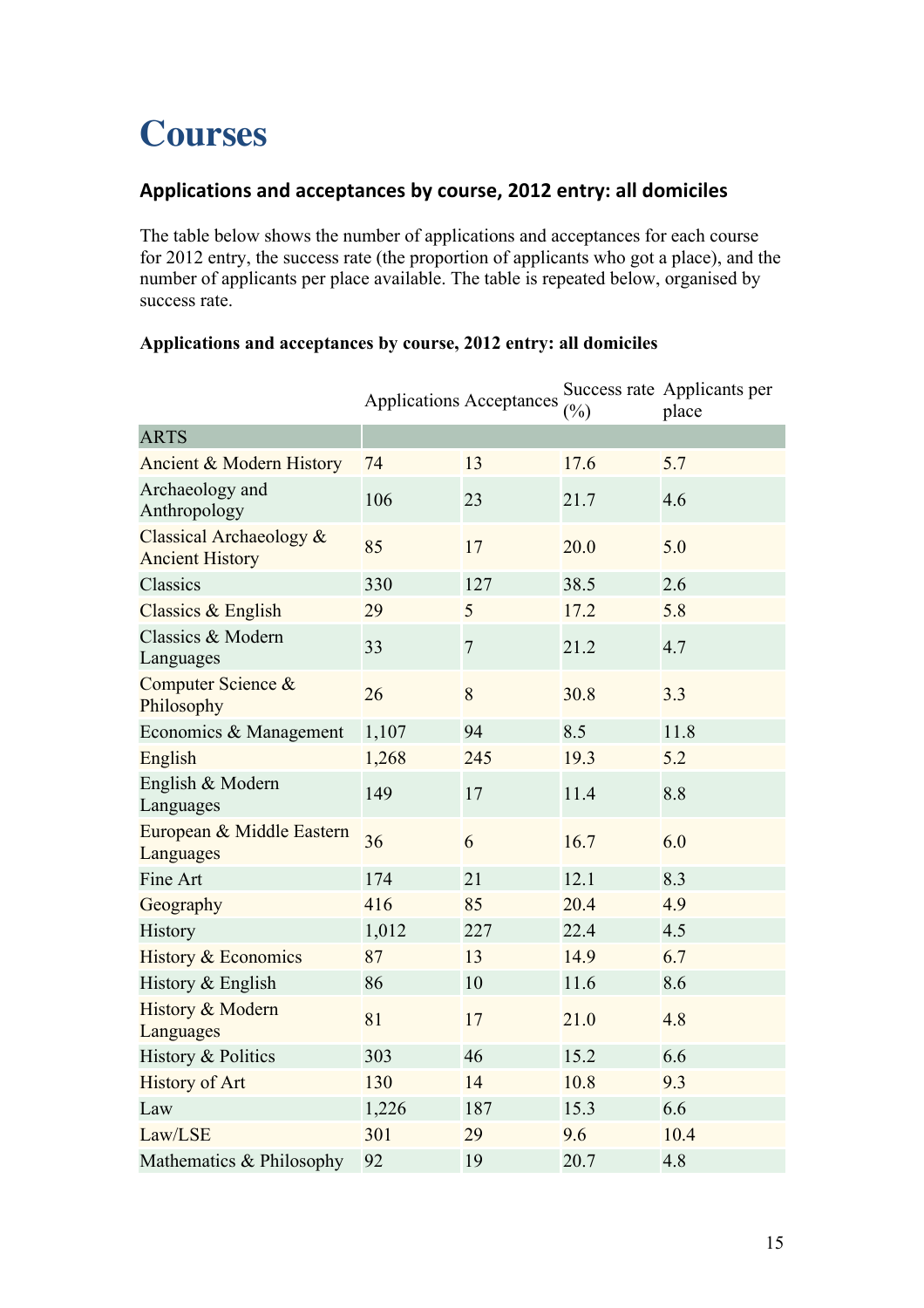| <b>Modern Languages</b>           | 567    | 179          | 31.6 | 3.2  |
|-----------------------------------|--------|--------------|------|------|
| Modern Languages &<br>Linguistics | 77     | 25           | 32.5 | 3.1  |
| Music                             | 218    | 76           | 34.9 | 2.9  |
| <b>Oriental Studies</b>           | 159    | 41           | 25.8 | 3.9  |
| Philosophy & Modern<br>Languages  | 64     | 18           | 28.1 | 3.6  |
| Philosophy & Theology             | 92     | 24           | 26.1 | 3.8  |
| Physics & Philosophy              | 123    | 18           | 14.6 | 6.8  |
| <b>PPE</b>                        | 1,726  | 260          | 15.1 | 6.6  |
| Theology                          | 105    | 40           | 38.1 | 2.6  |
| Theology & Oriental Studies 8     |        | $\mathbf{1}$ | 12.5 | 8.0  |
| <b>TOTAL ARTS</b>                 | 10,290 | 1,912        | 18.6 | 5.4  |
| <b>SCIENCES</b>                   |        |              |      |      |
| Biochemistry                      | 386    | 101          | 26.2 | 3.8  |
| <b>Biological Sciences</b>        | 390    | 108          | 27.7 | 3.6  |
| <b>Biomedical Sciences</b>        | 213    | 33           | 15.5 | 6.5  |
| Chemistry                         | 546    | 181          | 33.2 | 3.0  |
| <b>Computer Science</b>           | 139    | 25           | 18.0 | 5.6  |
| <b>Earth Sciences</b>             | 154    | 34           | 22.1 | 4.5  |
| <b>Engineering Science</b>        | 666    | 156          | 23.4 | 4.3  |
| <b>EEM</b>                        | 106    | 9            | 8.5  | 11.8 |
| <b>Experimental Psychology</b>    | 327    | 64           | 19.6 | 5.1  |
| <b>Human Sciences</b>             | 135    | 28           | 20.7 | 4.8  |
| Materials Science (inc.<br>MEM)   | 133    | 36           | 27.1 | 3.7  |
| Mathematics                       | 950    | 172          | 18.1 | 5.5  |
| Mathematics & Computer<br>Science | 117    | 24           | 20.5 | 4.9  |
| Mathematics & Statistics          | 160    | 13           | 8.1  | 12.3 |
| Medicine                          | 1,511  | 155          | 10.3 | 9.7  |
| Physics                           | 916    | 167          | 18.2 | 5.5  |
| Psychology & Philosophy           | 102    | 15           | 14.7 | 6.8  |
| <b>TOTAL SCIENCES</b>             | 6,951  | 1,321        | 19.0 | 5.3  |
| <b>TOTAL</b>                      | 17,241 | 3,233        | 18.8 | 5.3  |

The five large courses (over 70 places) with the **lowest success rates** (i.e. the highest number of applicants competing for each place available) are (lowest success rate first):

Economics & Management Medicine Philosophy, Politics and Economics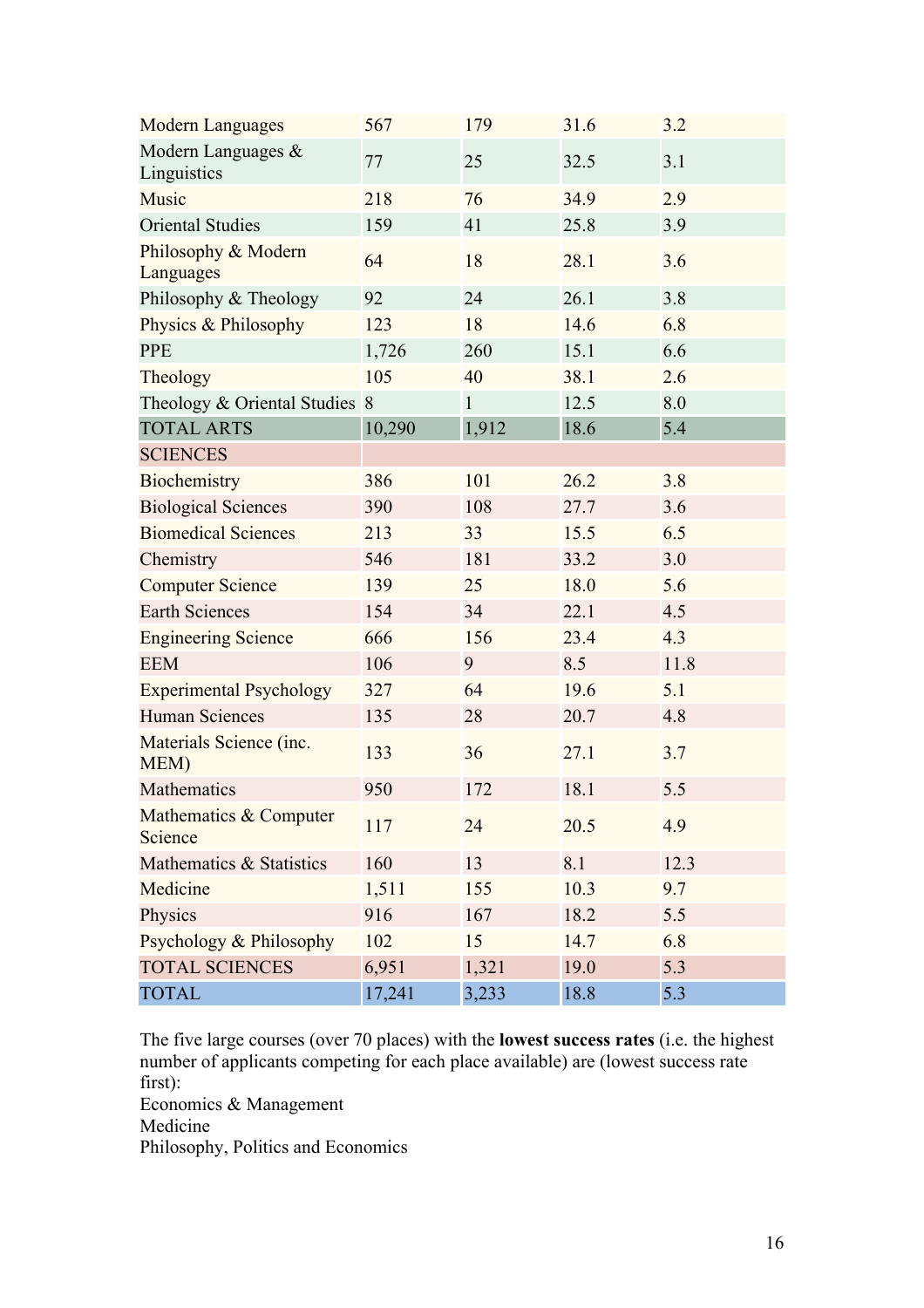Law Mathematics

The five large courses (over 70 places) with the **highest success rates** (i.e. the lowest number of applicants competing for each place available) are (highest success rate first): Classics Music Chemistry Modern Languages Biological Sciences

### **Sorted by success rate**

The table below shows the same data sorted by success rate, with the highest success rate (ie the lowest number of applicants per place) first.

|                                   | <b>Applications Acceptances</b> |                | $(\%)$ | Success rate Applicants per<br>place |
|-----------------------------------|---------------------------------|----------------|--------|--------------------------------------|
| <b>Classics</b>                   | 330                             | 127            | 38.5   | 2.6                                  |
| Theology                          | 105                             | 40             | 38.1   | 2.6                                  |
| Music                             | 218                             | 76             | 34.9   | 2.9                                  |
| Chemistry                         | 546                             | 181            | 33.2   | 3.0                                  |
| Modern Languages &<br>Linguistics | 77                              | 25             | 32.5   | 3.1                                  |
| Modern Languages                  | 567                             | 179            | 31.6   | 3.2                                  |
| Computer Science &<br>Philosophy  | 26                              | 8              | 30.8   | 3.3                                  |
| Philosophy & Modern<br>Languages  | 64                              | 18             | 28.1   | 3.6                                  |
| <b>Biological Sciences</b>        | 390                             | 108            | 27.7   | 3.6                                  |
| Materials Sciences (inc.<br>MEM)  | 133                             | 36             | 27.1   | 3.7                                  |
| Biochemistry                      | 386                             | 101            | 26.2   | 3.8                                  |
| Philospohy & Theology             | 92                              | 24             | 26.1   | 3.8                                  |
| <b>Oriental Studies</b>           | 159                             | 41             | 25.8   | 3.9                                  |
| <b>Engineering Science</b>        | 666                             | 156            | 23.4   | 4.3                                  |
| <b>History</b>                    | 1,012                           | 227            | 22.4   | 4.5                                  |
| <b>Earth Sciences</b>             | 154                             | 34             | 22.1   | 4.5                                  |
| Archaeology and<br>Anthropology   | 106                             | 23             | 21.7   | 4.6                                  |
| Classics & Modern<br>Languages    | 33                              | $\overline{7}$ | 21.2   | 4.7                                  |

#### **Applications and acceptances by course, 2012 entry: all domiciles**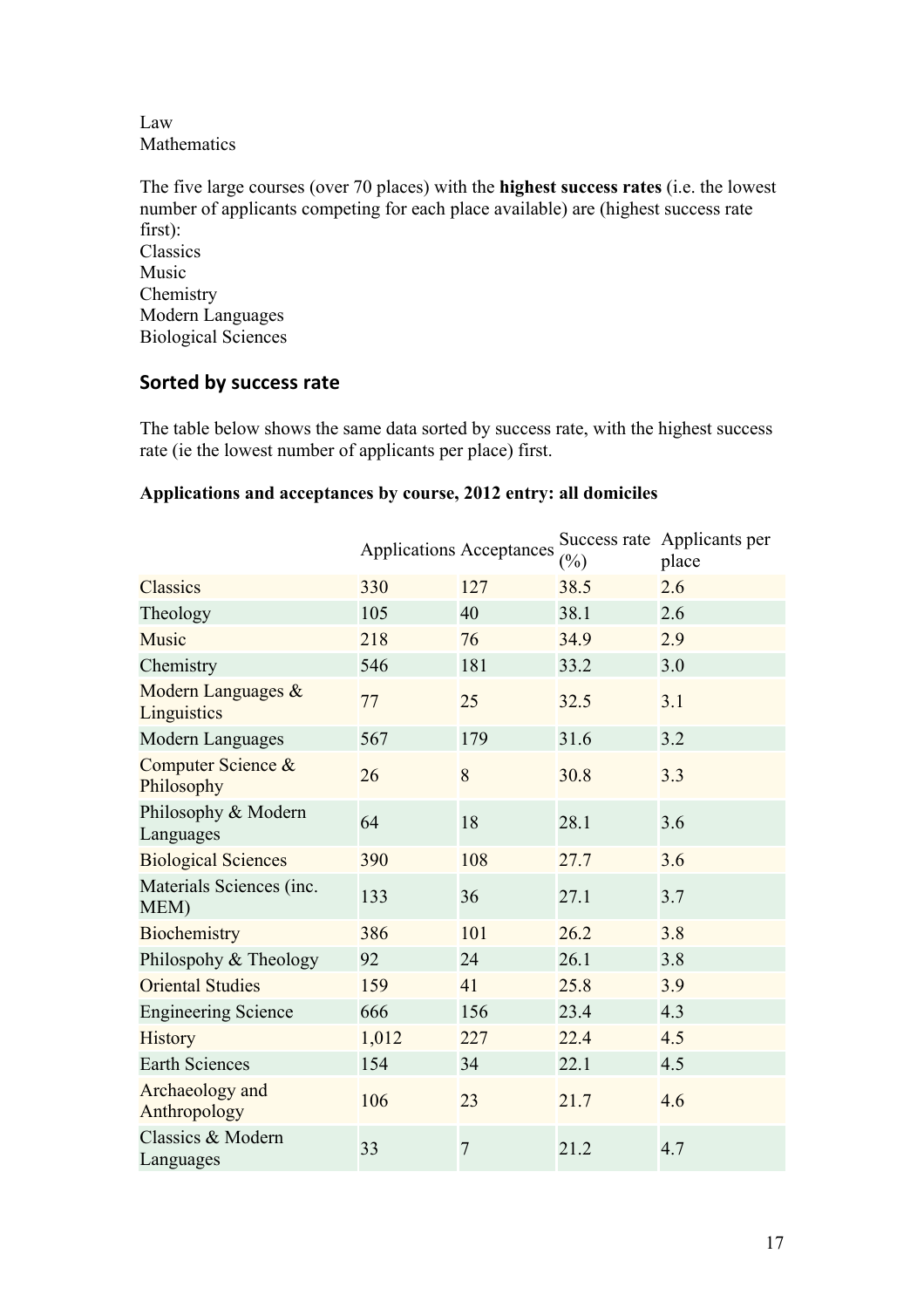| History & Modern<br>Languages              | 81    | 17           | 21.0 | 4.8  |
|--------------------------------------------|-------|--------------|------|------|
| <b>Human Sciences</b>                      | 135   | 28           | 20.7 | 4.8  |
| Mathematics & Philosophy                   | 92    | 19           | 20.7 | 4.8  |
| Mathematics & Computer<br>Science          | 117   | 24           | 20.5 | 4.9  |
| Geography                                  | 416   | 85           | 20.4 | 4.9  |
| Classical Arch & Ancient<br><b>History</b> | 85    | 17           | 20.0 | 5.0  |
| <b>Experimental Psychology</b>             | 327   | 64           | 19.6 | 5.1  |
| English                                    | 1,268 | 245          | 19.3 | 5.2  |
| Physics                                    | 916   | 167          | 18.2 | 5.5  |
| Mathematics                                | 950   | 172          | 18.1 | 5.5  |
| <b>Computer Science</b>                    | 139   | 25           | 18.0 | 5.6  |
| Ancient & Modern History                   | 74    | 13           | 17.6 | 5.7  |
| Classics & English                         | 29    | 5            | 17.2 | 5.8  |
| European & Middle Eastern<br>Languages     | 36    | 6            | 16.7 | 6.0  |
| <b>Biomedical Sciences</b>                 | 213   | 33           | 15.5 | 6.5  |
| Law                                        | 1,226 | 187          | 15.3 | 6.6  |
| <b>History &amp; Politics</b>              | 303   | 46           | 15.2 | 6.6  |
| <b>PPE</b>                                 | 1,726 | 260          | 15.1 | 6.6  |
| History & Economics                        | 87    | 13           | 14.9 | 6.7  |
| Psychology & Philosophy                    | 102   | 15           | 14.7 | 6.8  |
| Physics & Philosophy                       | 123   | 18           | 14.6 | 6.8  |
| Theology & Oriental Studies 8              |       | $\mathbf{1}$ | 12.5 | 8.0  |
| Fine Art                                   | 174   | 21           | 12.1 | 8.3  |
| History & English                          | 86    | 10           | 11.6 | 8.6  |
| English & Modern<br>Languages              | 149   | 17           | 11.4 | 8.8  |
| History of Art                             | 130   | 14           | 10.8 | 9.3  |
| Medicine                                   | 1,511 | 155          | 10.3 | 9.7  |
| Law/LSE                                    | 301   | 29           | 9.6  | 10.4 |
| Economics & Management                     | 1,107 | 94           | 8.5  | 11.8 |
| <b>EEM</b>                                 | 106   | 9            | 8.5  | 11.8 |
| Mathematics & Statistics                   | 160   | 13           | 8.1  | 12.3 |

### **Shortlisting for interview**

The table below shows the proportion of applicants for each course that were shortlisted for interview over the last three years.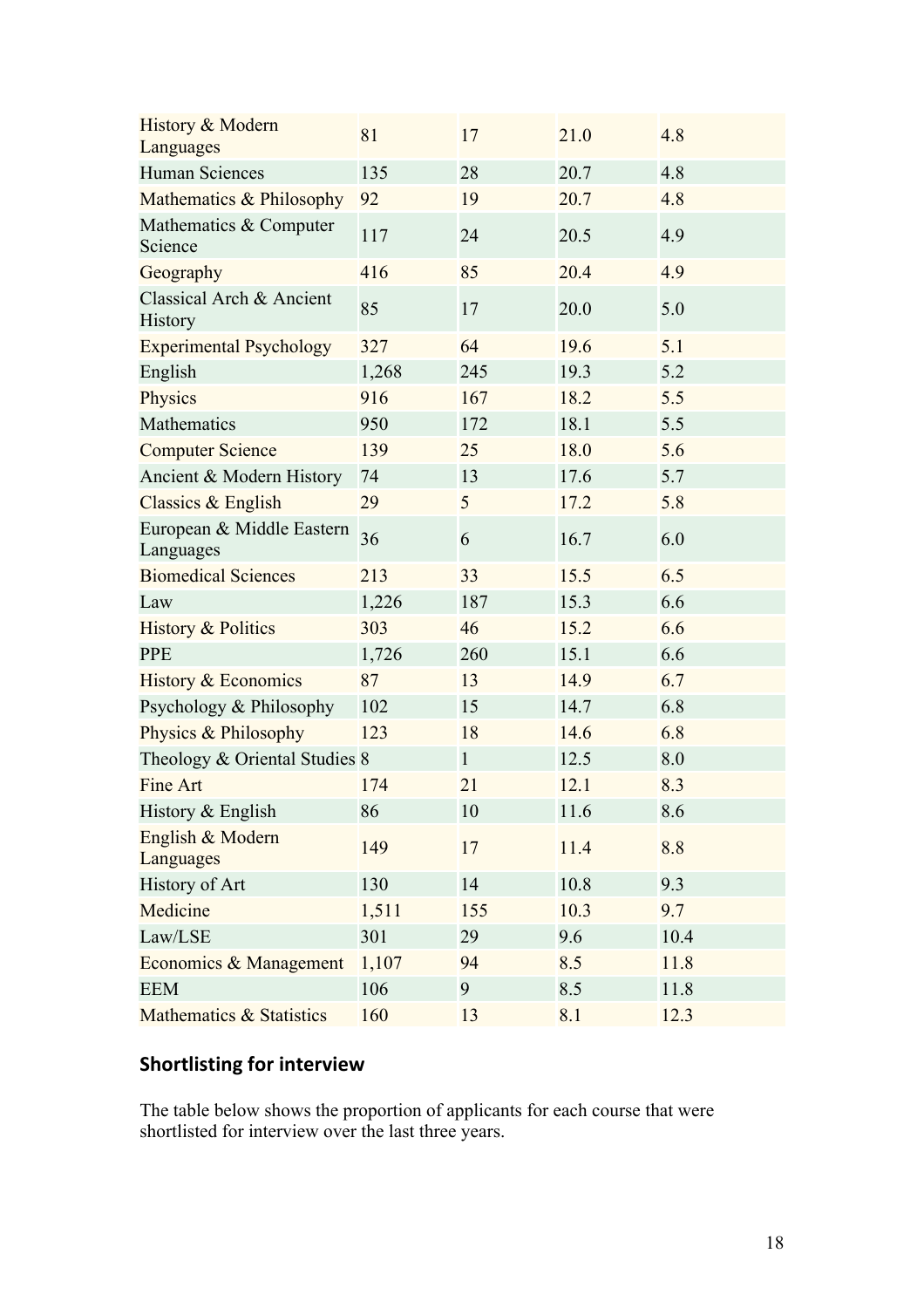|  | Applicants shortlisted for interview by course, 2010–12 |  |  |
|--|---------------------------------------------------------|--|--|
|  |                                                         |  |  |

|                                             | 2012 | 2011                            | 2010                                      |
|---------------------------------------------|------|---------------------------------|-------------------------------------------|
|                                             |      | Shortlisted (%) Shortlisted (%) | Shortlisted<br>$\left(\frac{0}{0}\right)$ |
| <b>ARTS</b>                                 |      |                                 |                                           |
| Ancient & Modern History                    | 59.5 | 68.0                            | 73.2                                      |
| Archaeology/Anthropology                    | 62.3 | 82.6                            | 88.0                                      |
| <b>Classical Arch &amp; Ancient History</b> | 87.1 | 89.7                            | 92.6                                      |
| Classics                                    | 96.1 | 95.9                            | 96.6                                      |
| Classics & English                          | 79.3 | 91.9                            | 82.4                                      |
| Classics & Modern Languages                 | 93.9 | 91.9                            | 96.8                                      |
| Computer Science & Philosophy               | 61.5 |                                 |                                           |
| Economics & Management                      | 29.2 | 29.8                            | 34.0                                      |
| English                                     | 63.2 | 66.6                            | 66.4                                      |
| English & Modern Languages                  | 68.5 | 68.9                            | 65.8                                      |
| European & Mid Eastern Languages 75.0       |      | 79.7                            | 84.2                                      |
| Fine Art                                    | 25.9 | 25.5                            | 32.9                                      |
| Geography                                   | 77.6 | 92.4                            | 96.1                                      |
| History                                     | 70.1 | 70.7                            | 73.1                                      |
| <b>History &amp; Economics</b>              | 48.3 | 56.5                            | 56.8                                      |
| History & English                           | 55.8 | 60.2                            | 68.5                                      |
| History & Modern Languages                  | 70.4 | 76.3                            | 71.4                                      |
| History & Politics                          | 54.5 | 57.8                            | 63.2                                      |
| <b>History of Art</b>                       | 33.8 | 41.3                            | 47.7                                      |
| Law                                         | 48.1 | 40.1                            | 53.0                                      |
| Law/LSE                                     | 42.9 | 46.5                            | 46.6                                      |
| Mathematics & Philosophy                    | 52.2 | 48.5                            | 56.2                                      |
| <b>Modern Languages</b>                     | 87.8 | 90.3                            | 90.2                                      |
| Modern Languages & Linguistics              | 84.4 | 92.5                            | 85.9                                      |
| Music                                       | 94.5 | 85.3                            | 90.4                                      |
| <b>Oriental Studies</b>                     | 88.1 | 86.2                            | 81.5                                      |
| Philosophy & Modern Languages               | 87.5 | 80.0                            | 85.4                                      |
| Philosophy & Theology                       | 90.2 | 81.1                            | 78.2                                      |
| Physics & Philosophy                        | 44.7 | 45.7                            | 43.8                                      |
| <b>PPE</b>                                  | 45.8 | 45.9                            | 48.6                                      |
| Theology                                    | 91.4 | 80.2                            | 88.2                                      |
| Theology & Oriental Studies                 | 50.0 | 83.3                            | 85.7                                      |
| <b>ARTS OVERALL</b>                         | 58.5 | 58.9                            | 62.5                                      |
| <b>SCIENCES</b>                             |      |                                 |                                           |
| Biochemistry                                | 83.9 | 83.3                            | 94.8                                      |
| <b>Biological Sciences</b>                  | 80.3 | 73.5                            | 82.7                                      |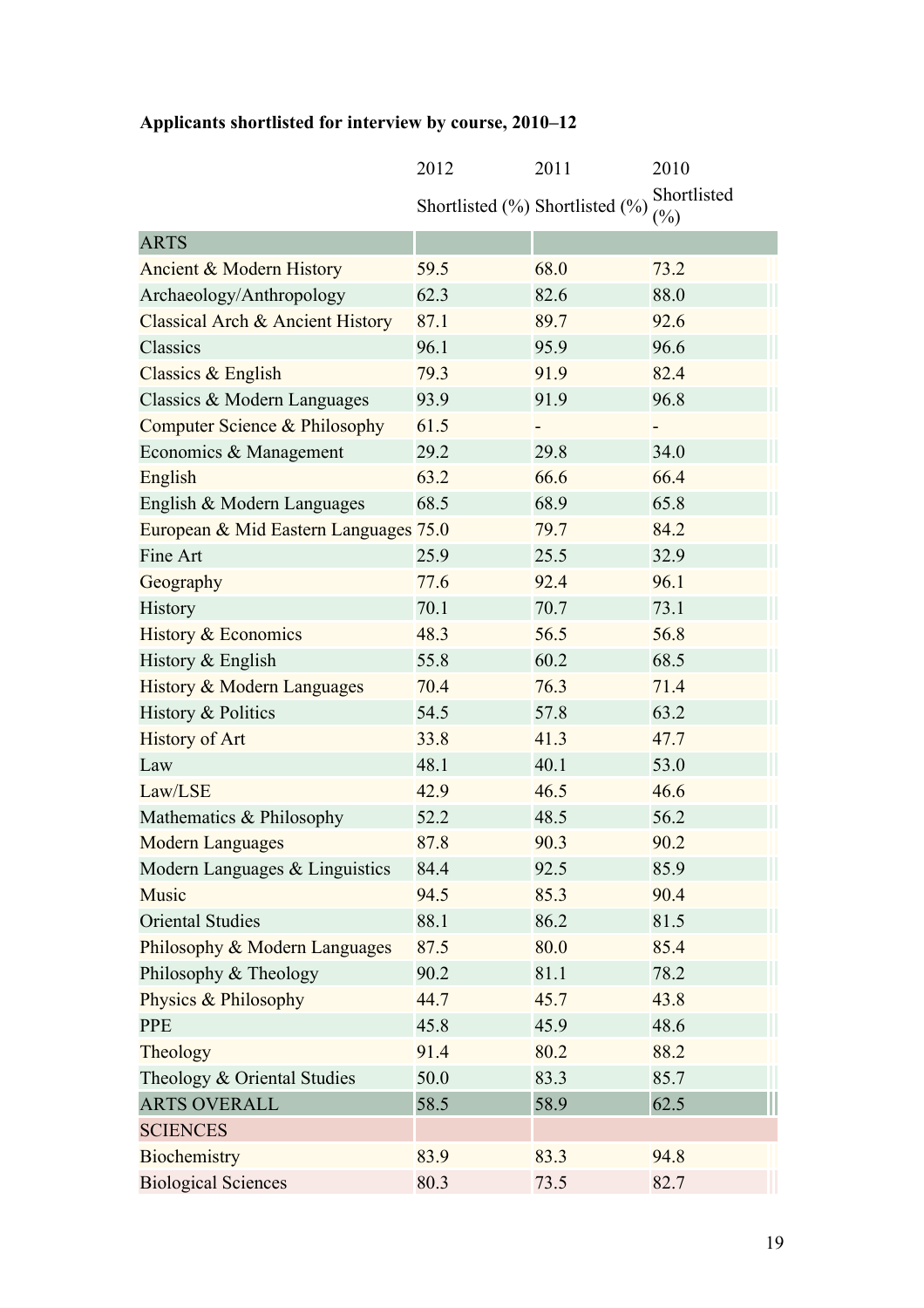| <b>Biomedical Sciences</b>     | 56.8 | 59.1 | $\overline{\phantom{0}}$ |
|--------------------------------|------|------|--------------------------|
| Chemistry                      | 95.4 | 96.2 | 97.2                     |
| <b>Computer Science</b>        | 59.0 | 52.3 | 52.4                     |
| <b>Earth Science</b>           | 85.1 | 90.4 | 92.6                     |
| <b>Engineering Science</b>     | 65.6 | 57.8 | 61.7                     |
| <b>EEM</b>                     | 45.3 | 45.4 | 46.0                     |
| <b>Experimental Psychology</b> | 53.5 | 57.5 | 55.1                     |
| <b>Human Sciences</b>          | 85.9 | 92.8 | 92.5                     |
| <b>Materials Science</b>       | 69.2 | 73.8 | 75.2                     |
| <b>Mathematics</b>             | 51.4 | 51.7 | 59.8                     |
| Mathematics & Statistics       | 60.0 | 56.7 | 72.0                     |
| Mathematics & Computer Science | 56.4 | 66.3 | 72.5                     |
| Medicine                       | 28.5 | 30.1 | 31.4                     |
| Physics                        | 48.7 | 49.3 | 51.2                     |
| Psychology & Philosophy $#$    | 56.9 | 55.0 | 59.8                     |
| <b>SCIENCE OVERALL</b>         | 56.7 | 56.7 | 60.6                     |
| <b>TOTAL</b>                   | 57.8 | 58.0 | 61.7                     |

# Data from previous years includes Physiology & Psychology and Physiology & Philosophy applicants.

This data is obtained by subtracting the number of people not short-listed in November from the total number of applicants.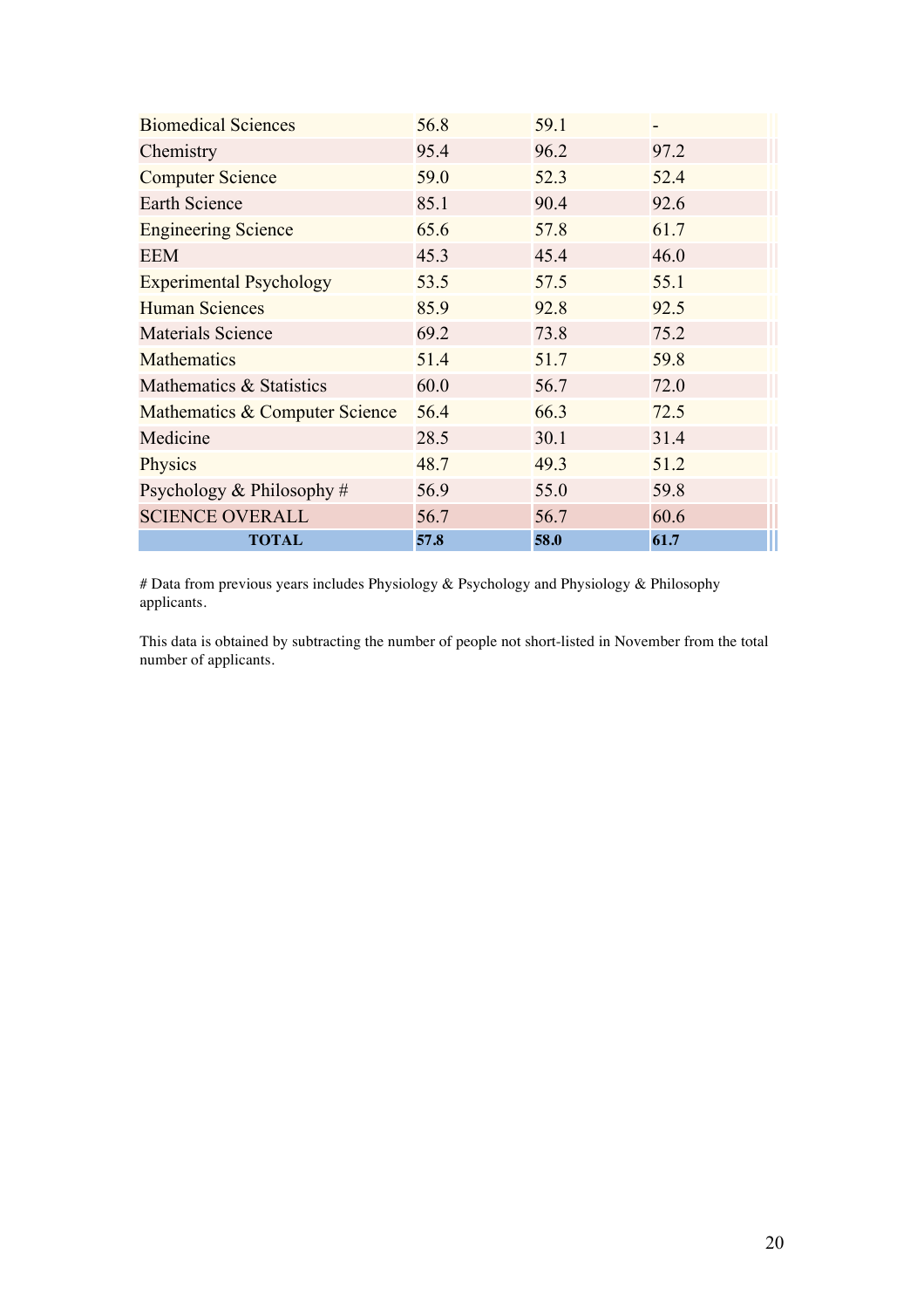# **College choice**

Oxford has 30 colleges that admit undergraduate students. They all admit both men and women. Most colleges offer most courses.

Applicants to Oxford do not need to name a college of preference but can choose to do so.

Colleges work co-operatively to try and ensure all applicants for a particular subject, across all colleges, can be compared against one another, in order that the very best people get Oxford places. As a result, **around 25% of successful candidates for 2012 entry are at a college other than the college they named as their preference**.

This table shows this and breaks it down by application route:

#### **Acceptances by college choice, 2012 entry**

|                                                                |           |    | <b>Pre Q Post Q Graduate Total</b> |       |
|----------------------------------------------------------------|-----------|----|------------------------------------|-------|
| Accepted by first choice college 2,190 236                     |           |    |                                    | 2,439 |
| Accepted by college other than $\frac{1}{709}$<br>first choice |           | 76 |                                    | 794   |
| <b>Total</b>                                                   | 2,899 312 |    | 22                                 | 3,233 |

#### **Open applications**

Applicants to Oxford do not need to name a college of preference. They have the option of making an open application, and then a computer algorithm assigns them a nominal 'college of preference'. When considering candidates, tutors do not know whether or not the candidates chose to name a college of preference.

A total of 3,096 candidates submitted open applications for entry 2011. All colleges received some allocated candidates. The table below shows the number of open applications by course.

| <b>Subject</b>                         | <b>Open applications</b> |
|----------------------------------------|--------------------------|
| Philosophy, Politics and Economics 353 |                          |
| Medicine                               | 346                      |
| Economics & Management                 | 278                      |
| Law                                    | 272                      |
| Engineering                            | 162                      |
| <b>Mathematics</b>                     | 159                      |
| Physics                                | 146                      |
| <b>English Language and Literature</b> | 129                      |
| Other subjects                         | 1,251                    |
| <b>Total</b>                           | 3,096                    |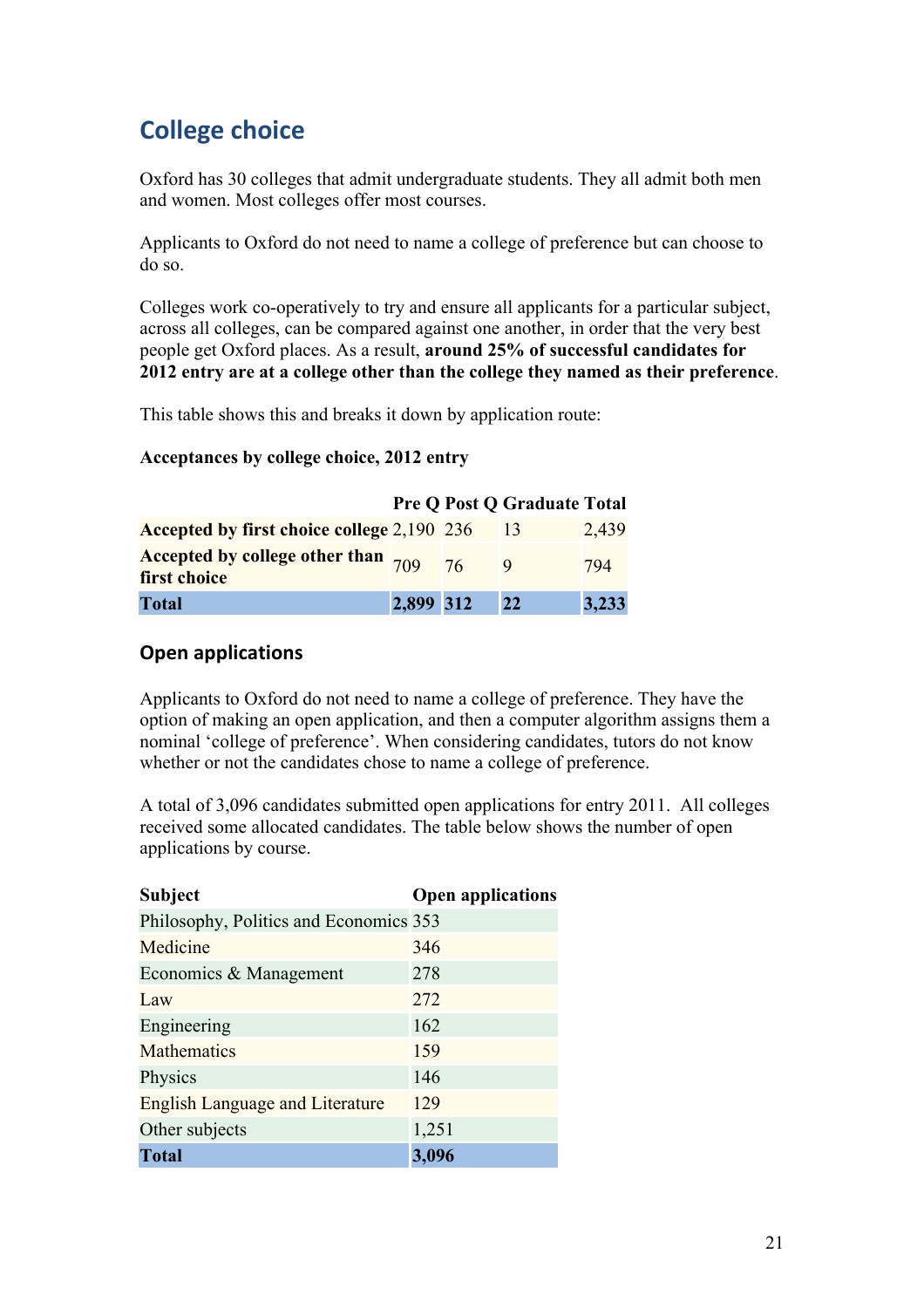# **Qualifications**

The majority of applicants for undergraduate courses apply with A-levels, but Oxford accepts a range of different qualifications.

A prediction of AAA at A level (excluding General Studies), or equivalent, makes someone a potential candidate for Oxford. However, around 45,000 people a year achieve AAA excluding General Studies, and Oxford only has around 3,200 places.

Offers for Oxford places for 2012 were set at AAA, with some courses asking for at least one A\* grade. In some circumstances candidates who miss their conditional offer may be accepted anyway if there were extenuating circumstances such as illness. For a list of courses at Oxford with conditional offers of at least one A\*, see: Oxford courses asking for at least one A\* grade conditional entry

### **The table below shows the A-level grades of candidates applying and getting offers for 2012 entry.**

| Best 3 A-level grades achieved                |        |            | Applicants Offers Success rate % |
|-----------------------------------------------|--------|------------|----------------------------------|
| $A^*A^*A^*$ or above                          | 2,108  | 940        | 44.6                             |
| $A^*A^*A$                                     | 2,401  | 714        | 29.7                             |
| $A^*AA$                                       | 2,879  | 668        | 23.2                             |
| <b>AAA</b>                                    | 1,618  | <b>270</b> | 16.7                             |
| Less than AAA (including $A^*A^*B$ etc) 2,723 |        | 166        | 6.1                              |
| Total                                         | 11,729 | 2,758 23.5 |                                  |

Candidates may have taken more than 3 A-levels but table shows only the best 3 Alevels.

### **The table below shows the A-level grades of accepted candidates for 2012 entry. Acceptances for 2012 entry: A-levels**

| Best 3 A-level grades achieved             | No.      | $\frac{0}{0}$ |
|--------------------------------------------|----------|---------------|
| $A^*A^*A^*$ or above                       | 924      | 35.9          |
| $A^*A^*A$                                  | 699 27.2 |               |
| $A^*AA$                                    | 646 25.1 |               |
| AAA                                        | 253 98   |               |
| Less than AAA (including $A^*A^*B$ etc) 51 |          | 2.0           |
| Total                                      |          | 2,573 100.0   |

The data above is based on the best three A-levels completed by candidates during 2011 and 2012.

Candidates may have taken more than 3 A-levels but table shows only the best 3 Alevels.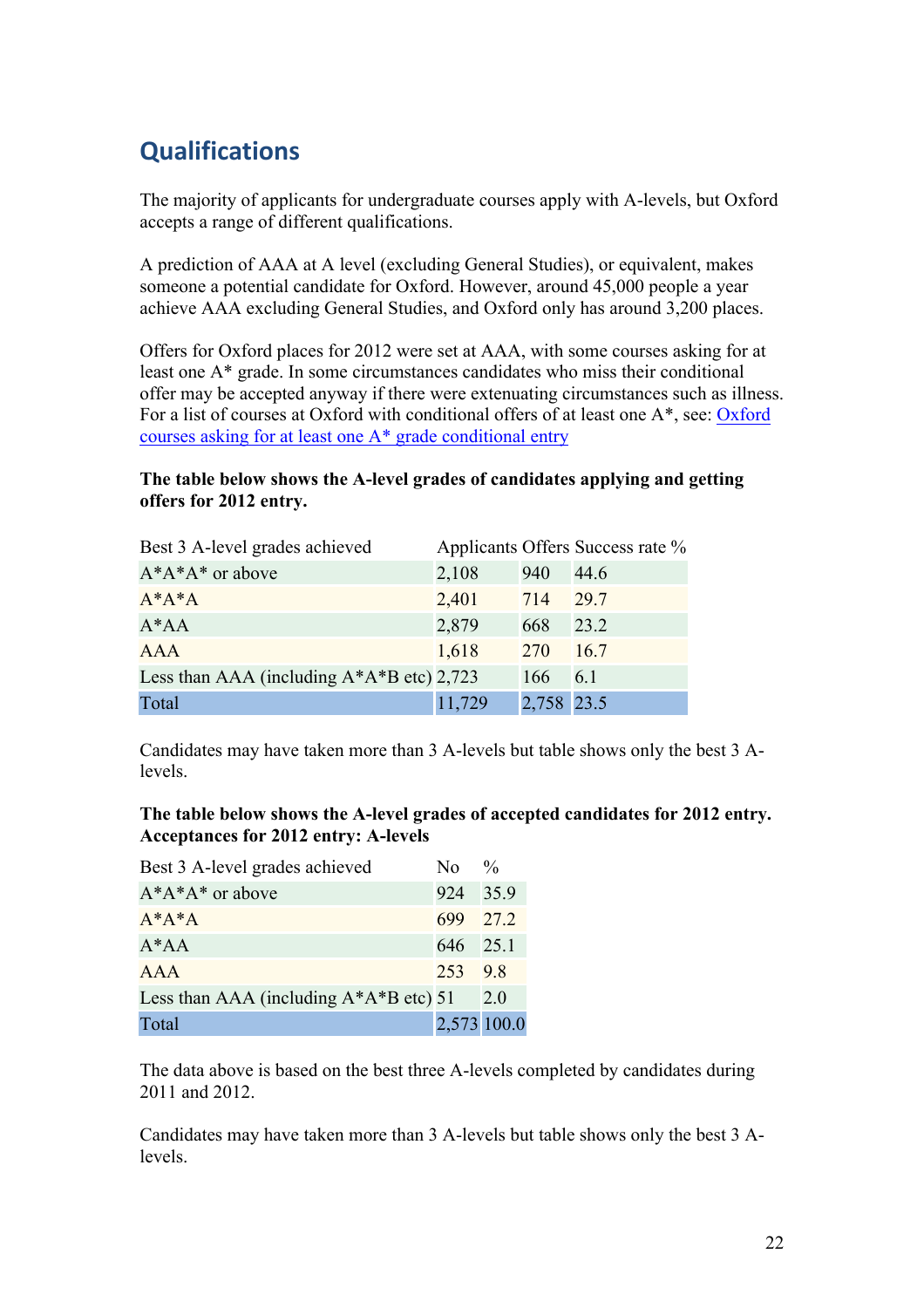Note that applicants with A-level grades below AAA may have achieved additional Pre-U qualifications or A-levels prior to 2011.

#### **The table below shows the numbers of offers made to, and final acceptances for, candidates not taking A levels.**

| <b>Acceptances for 2012 entry</b>                    |                |                           |
|------------------------------------------------------|----------------|---------------------------|
| <b>Type of qualification</b>                         |                | <b>Offers Acceptances</b> |
| A-levels                                             | 2,596          | 2,405                     |
| A-level/Pre-U combination                            | 74             | 63                        |
| $Pre-I$                                              | $13 -$         | 13                        |
| International Baccalaureate                          | 208            | 168                       |
| Scottish (Advanced Highers or Highers)               | 46             | 41                        |
| Singaporean SIPCAL                                   | 37             | 27                        |
| English Language requirements (as sole condition) 22 |                | 19                        |
| US APTs or SATs                                      | 31             | 23                        |
| Romanian Diploma de Bacalaureat                      | 14             | 9                         |
| German Abitur                                        | 24             | 22                        |
| French Baccalaureate (incl International Option)     | 18             | 16                        |
| Polish Matura                                        | 10             | 7                         |
| <b>Irish Leaving Certificate</b>                     | $\overline{2}$ | $\mathbf{1}$              |
| Dutch VWO                                            | 6              | 6                         |
| Australian ATAR/UAI                                  | 18             | 14                        |
| European Baccalaureate                               | 8              | $\tau$                    |
| Hong Kong DSE                                        | 6              | 6                         |
| Other                                                | 98             | 86                        |
| <b>Unconditional Offer</b>                           | 317            | 300                       |
| <b>Total</b>                                         | 3,548          | 3,233                     |

### Success by application route, 2012 entry: all domiciles

The tables below show the number of applications and acceptances by application route. **'Pre Q'** (pre-qualification) refers to candidates applying before their final school/college examination results are know. **'Post Q'** (post-qualification) refers to candidates applying after their final school/college examination results are known. **'Graduate'** refers to candidates who are applying having already graduated from a first undergraduate degree.

|                                                           | Pre Q                             | Post Q |  | Graduate |                           |  |  |                                             |
|-----------------------------------------------------------|-----------------------------------|--------|--|----------|---------------------------|--|--|---------------------------------------------|
|                                                           | App                               |        |  |          |                           |  |  | Acc SR $\%$ App Acc SR $\%$ App Acc SR $\%$ |
| <b>Maintained sector 7,060 1,448 20.5 255 71 27.8 4 0</b> |                                   |        |  |          |                           |  |  | (0.0)                                       |
| Independent                                               | 4,434 1,081 24.4 418 130 31.1 1 0 |        |  |          |                           |  |  | 0.0                                         |
| <b>Others</b>                                             | 3,796 370 9.7                     |        |  |          | 943 111 11.8 330 22 6.7   |  |  |                                             |
| <b>TOTAL</b>                                              | 15,290 2,899 19.0                 |        |  |          | 1,616 312 19.3 335 22 6.6 |  |  |                                             |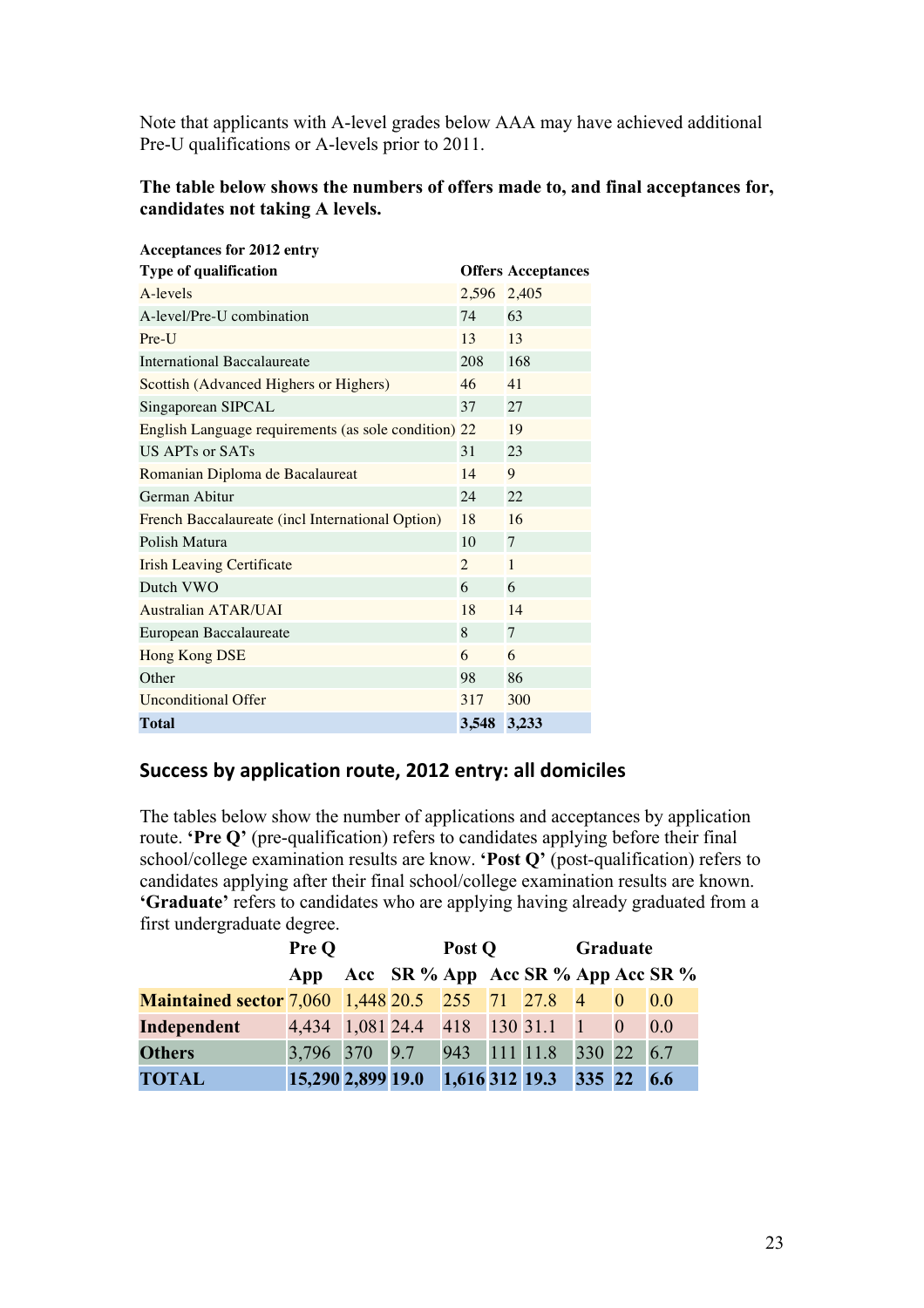Last year's figures for comparison:

|                                                     | Pre Q                                        |  | Post Q |  | Graduate |  |  |           |
|-----------------------------------------------------|----------------------------------------------|--|--------|--|----------|--|--|-----------|
|                                                     | App Acc SR % App Acc SR % App Acc SR %       |  |        |  |          |  |  |           |
| Maintained sector 7,142 1,391 19.5 477 125 26.2 4 0 |                                              |  |        |  |          |  |  | $\pm 0.0$ |
| Independent                                         | 4,273 1,034 24.2 545 154 28.3 0 0            |  |        |  |          |  |  | 0.0       |
| Others                                              | 3,660 334 9.1 900 106 11.8 342 42 12.3       |  |        |  |          |  |  |           |
| <b>TOTAL</b>                                        | 15,075 2,759 18.3 1,922 385 20.0 346 42 12.1 |  |        |  |          |  |  |           |

### **Success by application route, 2011 entry: all domiciles**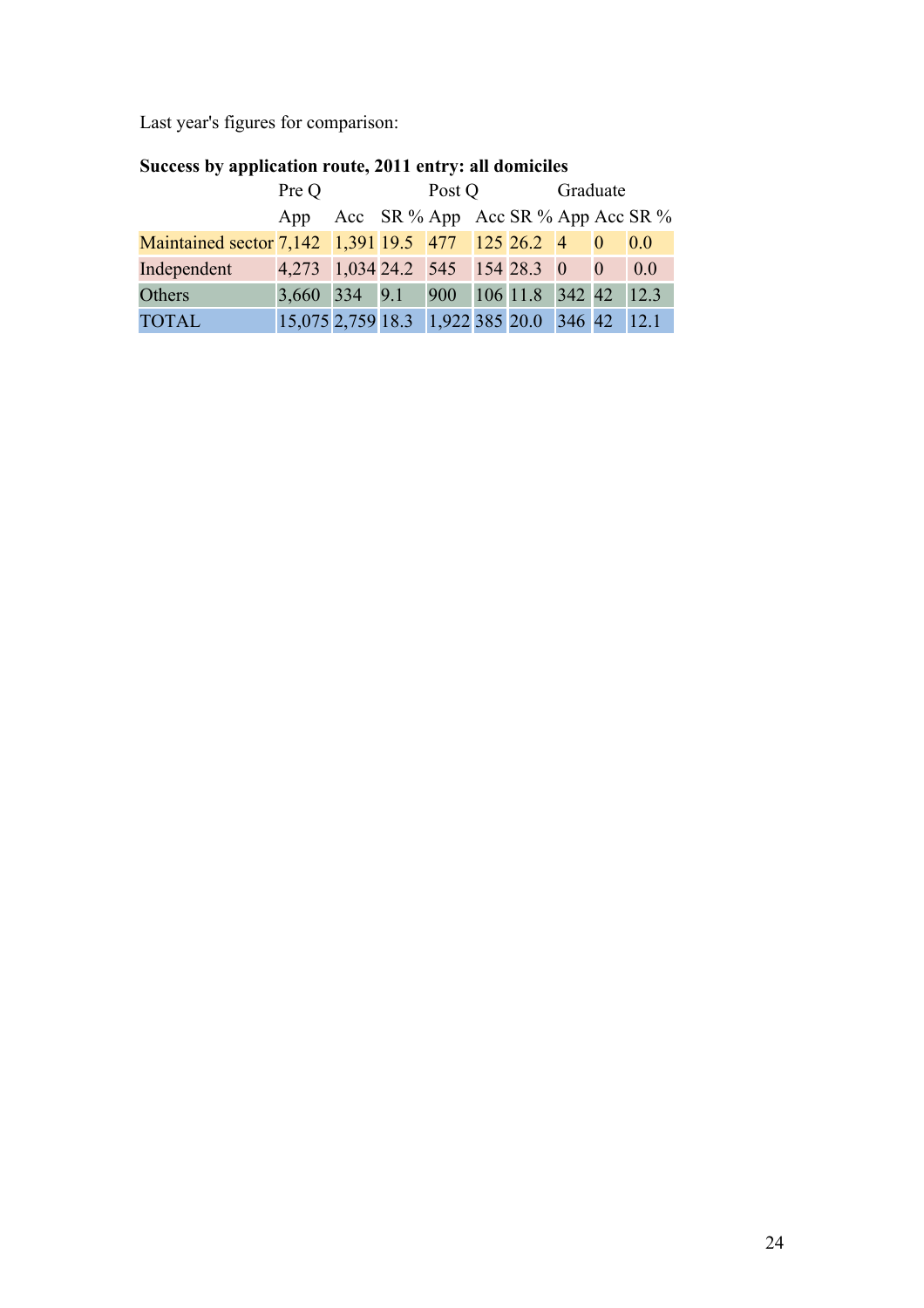# **Ethnic origin**

### Ethnic origin for 2012 entry: Figures currently unavailable

Updated figures for 2012 entry will be available shortly – last year's figures can be found at: www.ox.ac.uk/about\_the\_university/facts\_and\_figures/undergraduate\_admissions\_statistics/2011\_entr y\_figures/ethnic\_origin.html.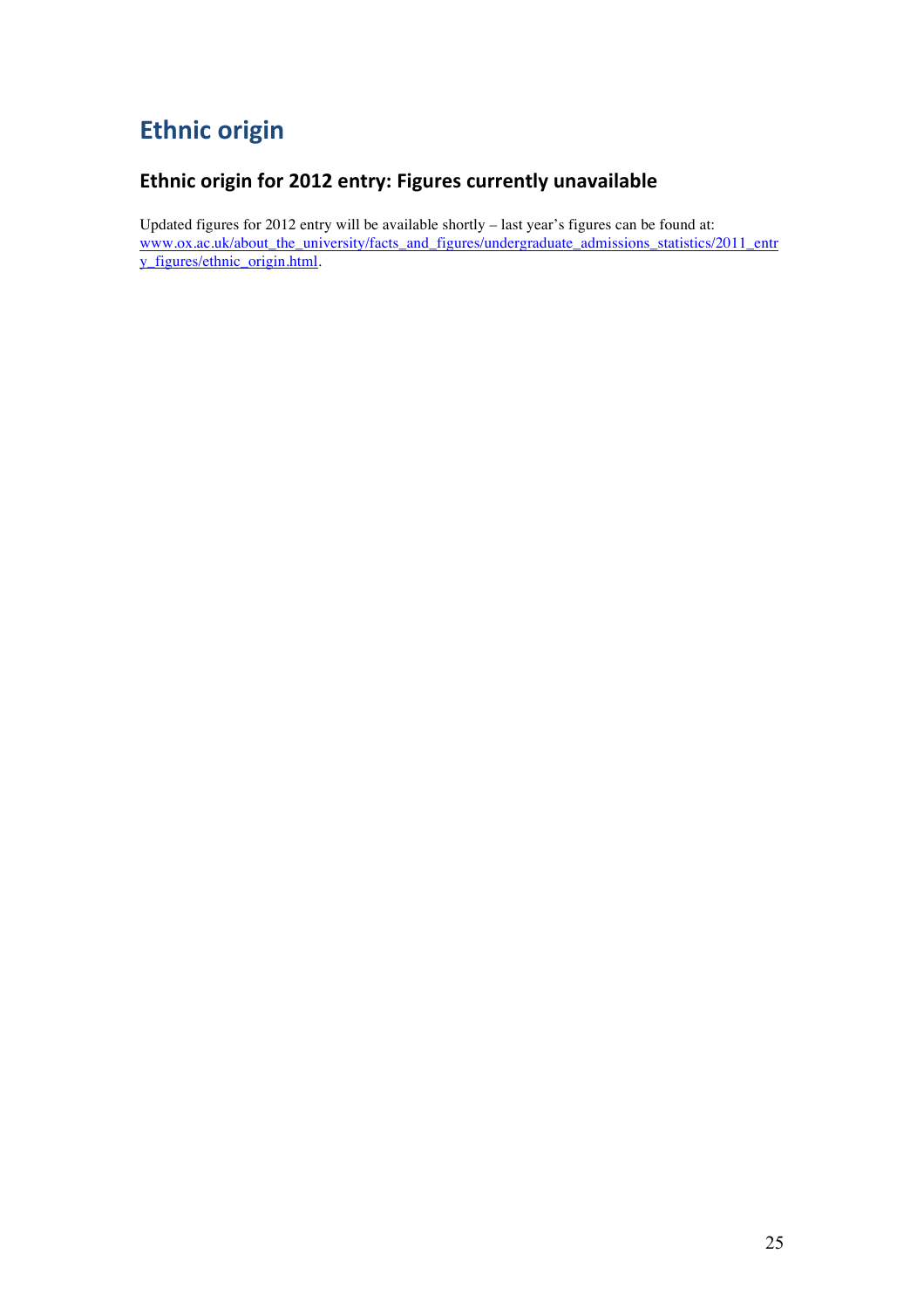# **Gender**

All Oxford colleges are committed to recruiting the best candidates, irrespective of their age, colour, disability, ethnic origin, marital status, nationality, national origin, parental status, race, religion or belief, gender, sexual orientation, social background or educational background.

The table below shows applications, acceptances and success rate by course and gender for 2012 entry.

|                                                              | <b>Applications</b> |                |             | <b>Acceptances</b> |                |                  | Success rate $(\% )$                |            |      |
|--------------------------------------------------------------|---------------------|----------------|-------------|--------------------|----------------|------------------|-------------------------------------|------------|------|
|                                                              | Female Male Total   |                |             |                    |                |                  | Female Male Total Female Male Total |            |      |
| <b>ARTS</b>                                                  |                     |                |             |                    |                |                  |                                     |            |      |
| <b>Ancient &amp; Modern History</b>                          | 29                  | 45             | 74          | 1                  | 12             | 13               | 3.4                                 | 26.7 17.6  |      |
| <b>Archaeology and Anthropology</b>                          | 78                  | 28             | 106         | 16                 | 7              | 23               | 20.5                                | 25.0 21.7  |      |
| <b>Classical Archaeology &amp; Ancient</b><br><b>History</b> | 45                  | 40             | 85          | $\overline{7}$     | 10             | 17               | 15.6                                | 25.0 20.0  |      |
| <b>Classics</b>                                              | 179                 | 151            | 330         | 72                 | 55             | 127              | 40.2                                | 36.4 38.5  |      |
| <b>Classics &amp; English</b>                                | 22                  | $\overline{7}$ | 29          | $\overline{4}$     | $\mathbf{1}$   | 5                | 18.2                                | 14.3 17.2  |      |
| <b>Classics &amp; Modern Languages</b>                       | 18                  | 15             | 33          | 3                  | $\overline{4}$ | $\boldsymbol{7}$ | 16.7                                | 26.7 21.2  |      |
| <b>Computer Science &amp; Philosophy</b>                     | $\overline{4}$      | 22             | 26          | $\mathbf{1}$       | $\overline{7}$ | $\,8\,$          | 25.0                                | 31.8 30.8  |      |
| <b>Economics &amp; Management</b>                            | 426                 | 681            | 1,107       | 22                 | 72             | 94               | 5.2                                 | $10.6$ 8.5 |      |
| <b>English</b>                                               | 896                 | 372            | 1,268       | 154                | 91             | 245              | 17.2                                | 24.5 19.3  |      |
| <b>English &amp; Modern Languages</b>                        | 132                 | 17             | 149         | 16                 | $\mathbf{1}$   | 17               | 12.1                                | 5.9        | 11.4 |
| European & Middle Eastern<br><b>Languages</b>                | 26                  | 10             | 36          | $\overline{2}$     | $\overline{4}$ | 6                | 7.7                                 | 40.0       | 16.7 |
| <b>Fine Art</b>                                              | 137                 | 37             | 174         | 17                 | $\overline{4}$ | 21               | 12.4                                | 10.8 12.1  |      |
| Geography                                                    | 254                 | 162            | 416         | 54                 | 31             | 85               | 21.3                                | 19.1 20.4  |      |
| <b>History</b>                                               | 478                 | 534            | 1,012       | 115                | 112            | 227              | 24.1                                | 21.0 22.4  |      |
| <b>History &amp; Economics</b>                               | 34                  | 53             | 87          | $\overline{c}$     | 11             | 13               | 5.9                                 | 20.8 14.9  |      |
| <b>History &amp; English</b>                                 | 63                  | 23             | 86          | 7                  | 3              | 10               | 11.1                                | 13.0 11.6  |      |
| <b>History &amp; Modern Languages</b>                        | 54                  | 27             | 81          | 11                 | 6              | 17               | 20.4                                | 22.2 21.0  |      |
| <b>History &amp; Politics</b>                                | 140                 | 163            | 303         | 20                 | 26             | 46               | 14.3                                | 16.0 15.2  |      |
| <b>History of Art</b>                                        | 113                 | 17             | 130         | 12                 | $\overline{2}$ | 14               | 10.6                                | 11.8 10.8  |      |
| Law                                                          | 659                 | 567            | 1,226       | 90                 | 97             | 187              | 13.7                                | 17.1 15.3  |      |
| Law/LSE                                                      | 194                 | 107            | 301         | 20                 | 9              | 29               | 10.3                                | 8.4        | 9.6  |
| <b>Mathematics &amp; Philosophy</b>                          | 42                  | 50             | 92          | 5                  | 14             | 19               | 11.9                                | 28.0 20.7  |      |
| <b>Modern Languages</b>                                      | 397                 | 170            | 567         | 128                | 51             | 179              | 32.2                                | 30.0 31.6  |      |
| <b>Modern Languages &amp; Linguistics</b>                    | 56                  | 21             | 77          | 17                 | 8              | 25               | 30.4                                | 38.1 32.5  |      |
| <b>Music</b>                                                 | 107                 | 111            | 218         | 34                 | 42             | 76               | 31.8                                | 37.8 34.9  |      |
| <b>Oriental Studies</b>                                      | 100                 | 59             | 159         | 21                 | 20             | 41               | 21.0                                | 33.9 25.8  |      |
| <b>Philosophy &amp; Modern Languages</b>                     | 37                  | 27             | 64          | 14                 | $\overline{4}$ | 18               | 37.8                                | 14.8 28.1  |      |
| <b>Philosophy &amp; Theology</b>                             | 51                  | 41             | 92          | 12                 | 12             | 24               | 23.5                                | 29.3 26.1  |      |
| <b>Physics &amp; Philosophy</b>                              | 38                  | 85             | 123         | $\overline{4}$     | 14             | 18               | 10.5                                | 16.5 14.6  |      |
| <b>PPE</b>                                                   | 661                 |                | 1,065 1,726 | 90                 | 170            | 260              | 13.6                                | 16.0 15.1  |      |
| Theology                                                     | 54                  | 51             | 105         | 21                 | 19             | 40               | 38.9                                | 37.3 38.1  |      |

#### **Applications and acceptances by course and gender, 2012 entry: all domiciles**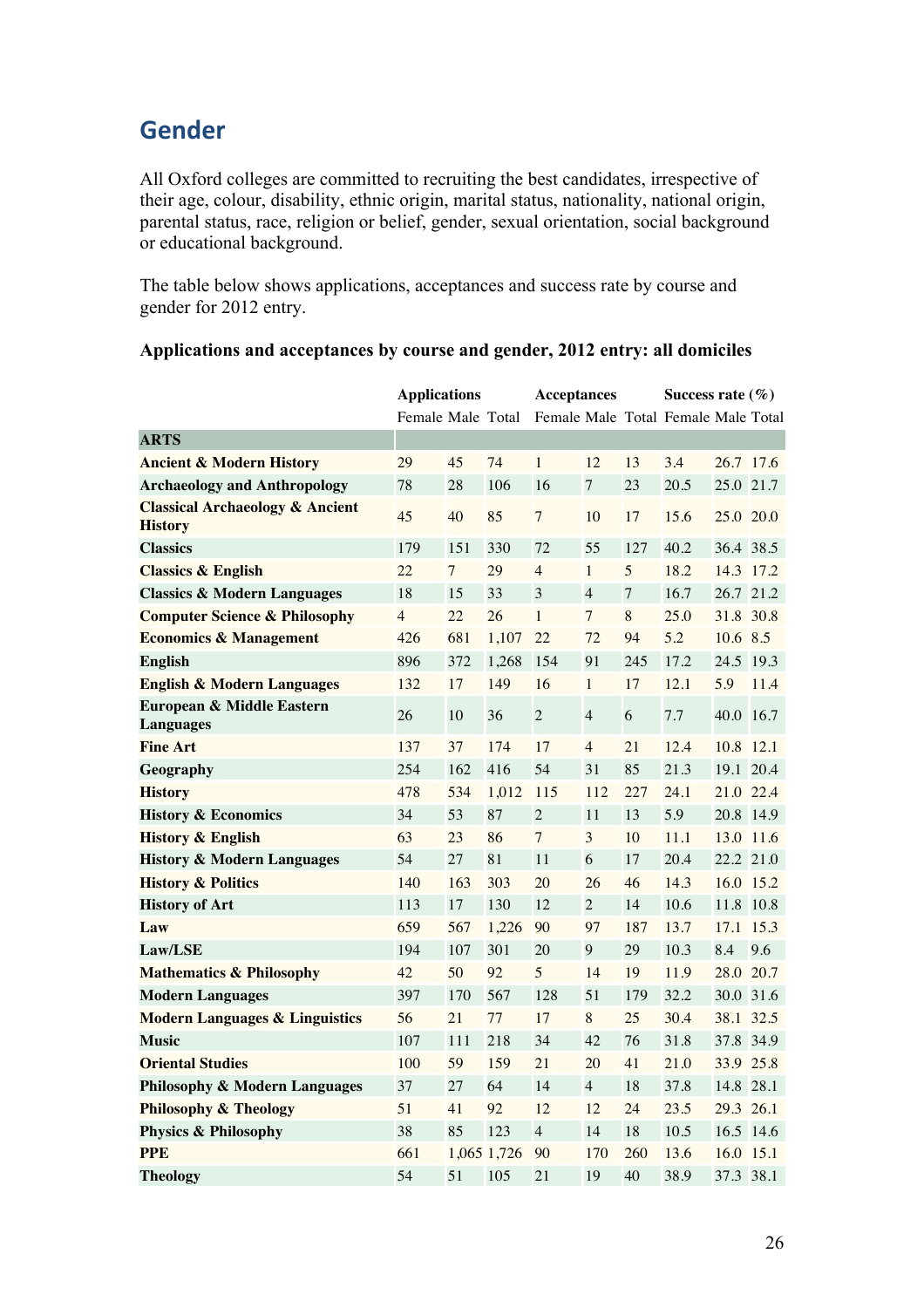| <b>Theology &amp; Oriental Studies</b>    | $\overline{2}$ | 6   | 8                  | 1              | $\overline{0}$ | 1                | 50.0 | 0.0       | 12.5 |
|-------------------------------------------|----------------|-----|--------------------|----------------|----------------|------------------|------|-----------|------|
| <b>TOTAL ARTS</b>                         | 5,526          |     | 4,764 10,290 993   |                | 919            | 1,912 18.0       |      | 19.3      | 18.6 |
| <b>SCIENCES</b>                           |                |     |                    |                |                |                  |      |           |      |
| <b>Biochemistry</b>                       | 207            | 179 | 386                | 55             | 46             | 101              | 26.6 | 25.7 26.2 |      |
| <b>Biological Sciences</b>                | 219            | 171 | 390                | 65             | 43             | 108              | 29.7 | 25.1 27.7 |      |
| <b>Biomedical Sciences</b>                | 145            | 68  | 213                | 18             | 15             | 33               | 12.4 | 22.1 15.5 |      |
| <b>Chemistry</b>                          | 243            | 303 | 546                | 81             | 100            | 181              | 33.3 | 33.0 33.2 |      |
| <b>Computer Science</b>                   | 14             | 125 | 139                | $\mathbf{1}$   | 24             | 25               | 7.1  | 19.2 18.0 |      |
| <b>Earth Sciences</b>                     | 68             | 86  | 154                | 14             | 20             | 34               | 20.6 | 23.3 22.1 |      |
| <b>Engineering Science</b>                | 150            | 516 | 666                | 35             | 121            | 156              | 23.3 | 23.4 23.4 |      |
| <b>EEM</b>                                | 29             | 77  | 106                | $\overline{4}$ | 5              | 9                | 13.8 | 6.5       | 8.5  |
| <b>Experimental Psychology</b>            | 245            | 82  | 327                | 44             | 20             | 64               | 18.0 | 24.4 19.6 |      |
| <b>Human Sciences</b>                     | 98             | 37  | 135                | 16             | 12             | 28               | 16.3 | 32.4 20.7 |      |
| <b>Materials Science (inc. MEM)</b>       | 39             | 94  | 133                | 10             | 26             | 36               | 25.6 | 27.7 27.1 |      |
| <b>Mathematics</b>                        | 356            | 594 | 950                | 53             | 119            | 172              | 14.9 | 20.0 18.1 |      |
| <b>Mathematics &amp; Computer Science</b> | 25             | 92  | 117                | 3              | 21             | 24               | 12.0 | 22.8 20.5 |      |
| <b>Mathematics &amp; Statistics</b>       | 61             | 99  | 160                | 5              | 8              | 13               | 8.2  | 8.1       | 8.1  |
| <b>Medicine</b>                           | 795            | 716 | 1,511              | 61             | 94             | 155              | 7.7  | 13.1 10.3 |      |
| <b>Physics</b>                            | 194            | 722 | 916                | 32             | 135            | 167              | 16.5 | 18.7      | 18.2 |
| <b>Psychology &amp; Philosophy</b>        | 63             | 39  | 102                | 11             | $\overline{4}$ | 15               | 17.5 | 10.3 14.7 |      |
| <b>TOTAL SCIENCES</b>                     | 2,951          |     | 4,000 6,951        | 508            | 813            | 1,321 17.2       |      | 20.3 19.0 |      |
| <b>TOTAL</b>                              | 8,477          |     | 8,764 17,241 1,501 |                |                | 1,732 3,233 17.7 |      | 19.8 18.8 |      |

The table below shows applications and acceptances for UK domiciled candidates by school type and gender for 2012 entry.

| UK domiciled applications and acceptances by type of school/college and gender, |  |
|---------------------------------------------------------------------------------|--|
| 2012 entry                                                                      |  |

|                                              | <b>Applications 2012</b> |     |                          |               | <b>Acceptances 2012</b>    |                |                   |      |
|----------------------------------------------|--------------------------|-----|--------------------------|---------------|----------------------------|----------------|-------------------|------|
|                                              | <b>Female Male Total</b> |     |                          | $\frac{6}{9}$ | <b>Female Male Total %</b> |                |                   |      |
| <b>Comprehensive</b>                         | 1,666                    |     | 1,693 3,359              | 28.4          | 348                        | 355            | 703               | 26.1 |
| <b>Grammar</b>                               | 1,017                    | 931 | 1,948                    | 16.5          | 240                        | 255            | 495               | 18.4 |
| <b>Sixth-form colleges</b>                   | 699                      | 632 | 1,331                    | 11.2          | 116                        | 116            | 232               | 8.6  |
| <b>FE</b> Institutions <sup>1</sup>          | 228                      | 196 | 424                      | 3.6           | 25                         | 26             | 51                | 1.9  |
| Other maintained <sup>2</sup>                | 35                       | 82  | 117                      | 1.0           | $\overline{4}$             | 25             | 29                | 1.1  |
| <b>Maintained sector</b>                     | 3,645                    |     | 3,534 7,179              | 60.7          | 733                        | 777            | 1,510 56.0        |      |
| Independent                                  | 1,973                    |     | 2,227 4,200              | 35.5          | 502                        | 616            | 1,118 41.5        |      |
| <b>Other UK Institutions</b> <sup>3</sup> 22 |                          | 25  | 47                       | 0.4           | 3                          | 3              | 6                 | 0.2  |
| <b>Overseas Schools</b>                      | 29                       | 27  | 56                       | 0.5           | 3                          | $\overline{4}$ | 7                 | 0.3  |
| <b>Individuals</b>                           | 153                      | 197 | 350                      | 3.0           | 19                         | 35             | 54                | 2.0  |
| <b>All other category</b>                    | 204                      | 249 | 453                      | 3.8           | 25                         | 42             | 67                | 2.5  |
| <b>TOTAL</b>                                 | 5,822                    |     | 6,010 11,832 100.0 1,260 |               |                            |                | 1,435 2,695 100.0 |      |

The table below shows applications and acceptances for candidates of all domiciles by school type and gender for 2012 entry.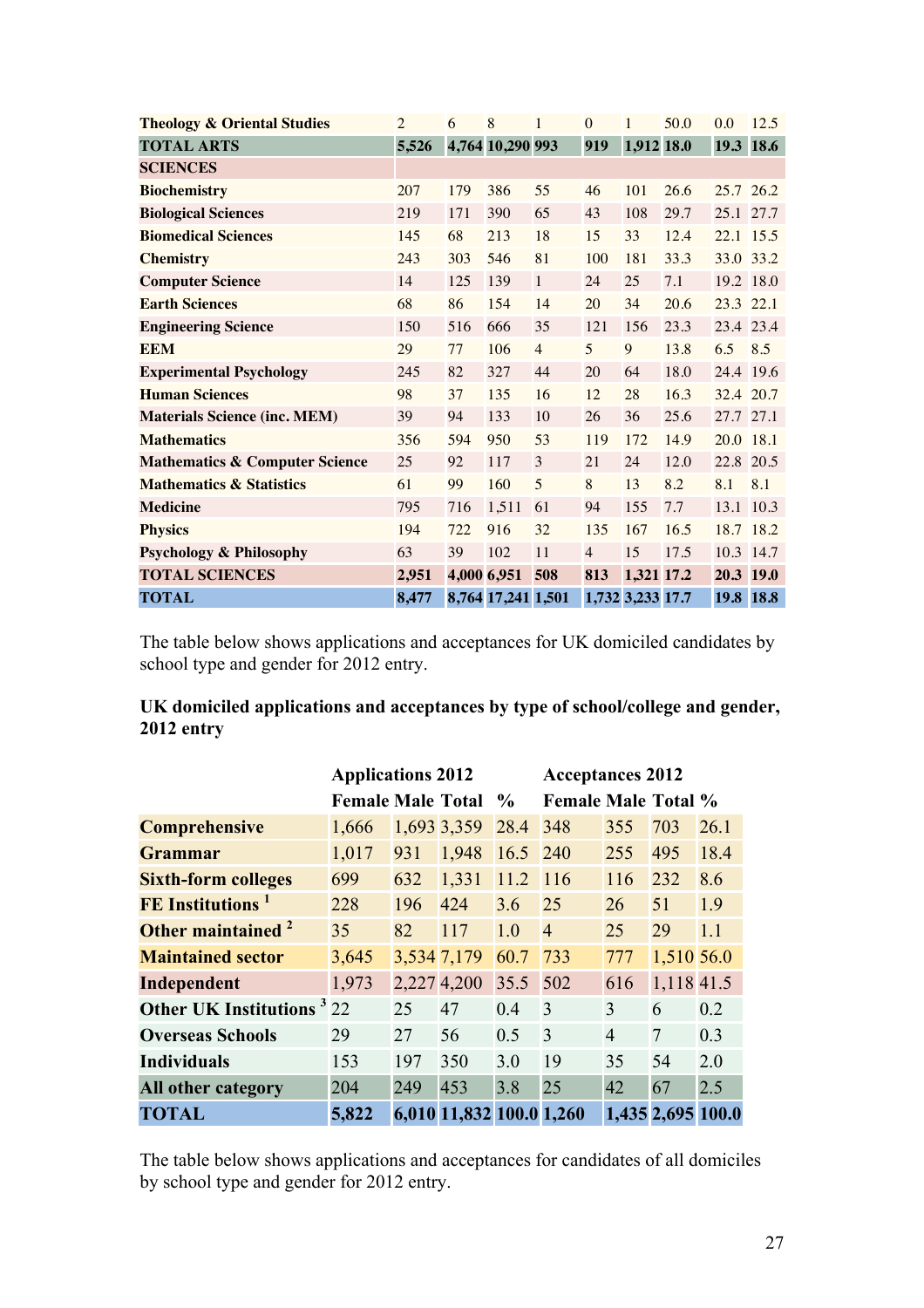|                                       | Applications 2012 |             |                          | Acceptances 2012 |                     |     |            |                   |
|---------------------------------------|-------------------|-------------|--------------------------|------------------|---------------------|-----|------------|-------------------|
|                                       | Female Male Total |             |                          | $\frac{0}{0}$    | Female Male Total % |     |            |                   |
| Comprehensive                         | 1,679             |             | 1,703 3,382              | 19.6             | 349                 | 358 | 707        | 21.9              |
| Grammar                               | 1,018             | 936         | 1,954                    | 11.3             | 240                 | 256 | 496        | 15.3              |
| Sixth-form colleges                   | 716               | 647         | 1,363                    | 7.9              | 117                 | 117 | 234        | 7.2               |
| FE Institutions <sup>1</sup>          | 267               | 213         | 480                      | 2.8              | 26                  | 27  | 53         | 1.6               |
| Other maintained $2$                  | 44                | 96          | 140                      | 0.8              | $\overline{4}$      | 25  | 29         | 0.9               |
| <b>Maintained sector</b>              | 3,724             |             | 3,595 7,319              | 42.5             | 736                 | 783 | 1,519 47.0 |                   |
| Independent                           | 2,288             |             | 2,565 4,853              | 28.1             | 552                 | 659 | 1,211 37.5 |                   |
| Other UK Institutions <sup>3</sup> 34 |                   | 29          | 63                       | 0.4              | 5                   | 3   | 8          | 0.2               |
| Overseas Schools                      | 903               | 952         | 1,855                    | 10.8             | 94                  | 133 | 227        | 7.0               |
| Individuals                           | 1,528             | 1,623 3,151 |                          | 18.3             | 114                 | 154 | 268        | 8.3               |
| All other category                    | 2,465             |             | 2,604 5,069              | 29.4             | 213                 | 290 | 503        | 15.6              |
| <b>TOTAL</b>                          | 8,477             |             | 8,764 17,241 100.0 1,501 |                  |                     |     |            | 1,732 3,233 100.0 |

#### **Applications and acceptances by type of school/college and gender: all domiciles**

Last year's figures for comparison:

|                                       | Applications 2011 |     |                          |               | Acceptances 2011    |     |                   |      |
|---------------------------------------|-------------------|-----|--------------------------|---------------|---------------------|-----|-------------------|------|
|                                       | Female Male Total |     |                          | $\frac{0}{0}$ | Female Male Total % |     |                   |      |
| Comprehensive                         | 1,667             |     | 1,770 3,437              | 19.8          | 320                 | 333 | 653               | 20.5 |
| Grammar                               | 1,018             |     | 1,018 2,036              | 11.7          | 239                 | 251 | 490               | 15.4 |
| Sixth-form colleges                   | 716               | 718 | 1,434                    | 8.3           | 127                 | 138 | 265               | 8.3  |
| FE Institutions <sup>1</sup>          | 286               | 241 | 527                      | 3.0           | 46                  | 31  | 77                | 2.4  |
| Other maintained <sup>2</sup>         | 72                | 117 | 189                      | 1.1           | $\overline{2}$      | 29  | 31                | 1.0  |
| <b>Maintained sector</b>              | 3,759             |     | 3,864 7,623              | 44.0          | 734                 | 782 | 1,516 47.6        |      |
| Independent                           | 2,286             |     | 2,532 4,818              | 27.8          | 549                 | 639 | 1,188 37.3        |      |
| Other UK Institutions <sup>3</sup> 38 |                   | 22  | 60                       | 0.3           | 7                   | 3   | 10                | 0.3  |
| Overseas Schools                      | 886               | 851 | 1,737                    | 10.0          | 101                 | 90  | 191               | 6.0  |
| Individuals                           | 1,509             |     | 1,596 3,105              | 17.9          | 117                 | 164 | 281               | 8.8  |
| All other category                    | 2,433             |     | 2,469 4,902 28.3         |               | 225                 | 257 | 482               | 15.1 |
| <b>TOTAL</b>                          | 8,478             |     | 8,865 17,343 100.0 1,508 |               |                     |     | 1,678 3,186 100.0 |      |

1. FE Institutions comprise tertiary colleges and all types of further education colleges.

2. The 'Other maintained' category comprises other. secondary schools, special schools and city technology colleges.

3. 'Other UK Institutions' mainly comprises language. schools and HE Institutions, but also includes a few other UK institutions that are not classified as either maintained or independent.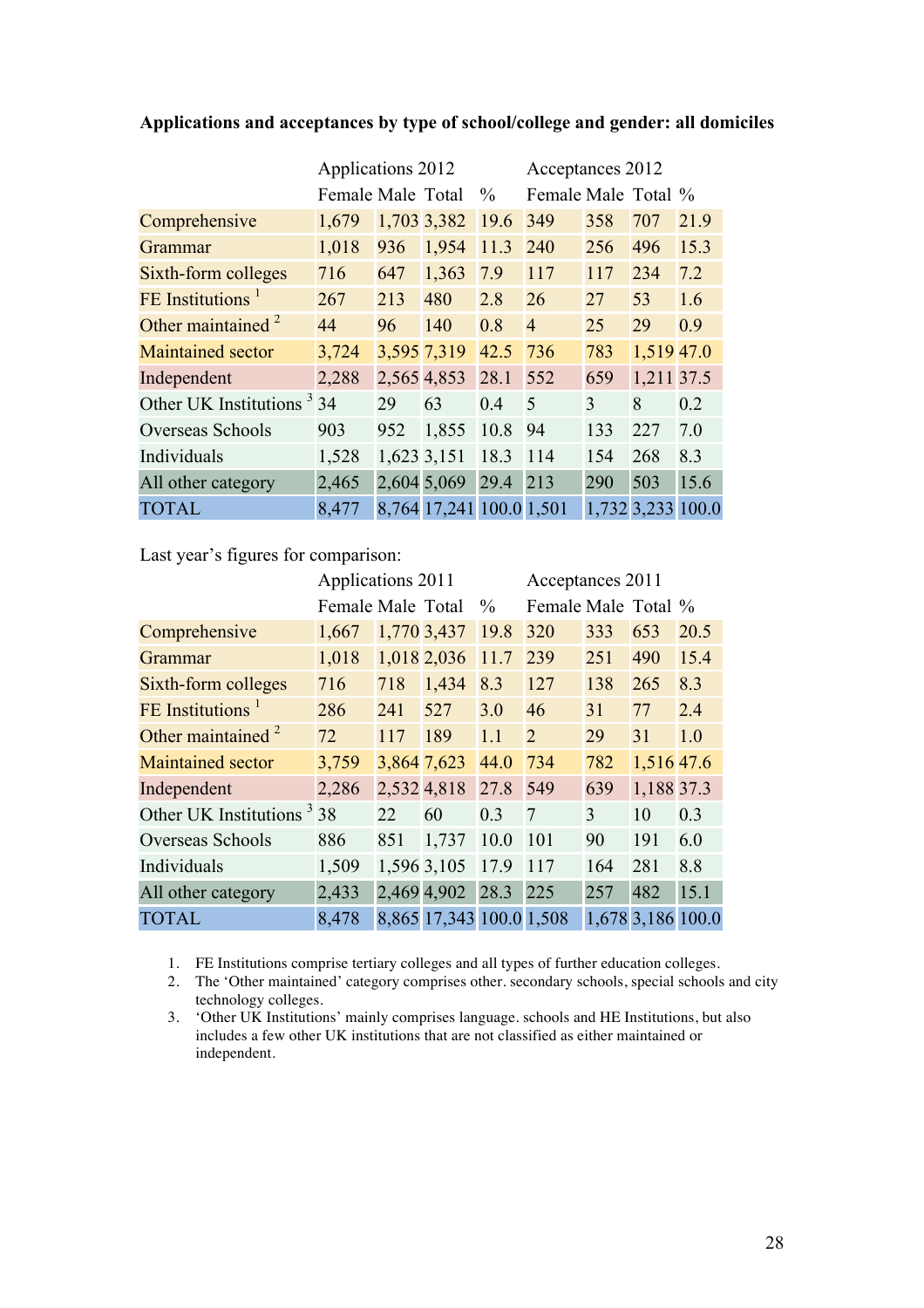|                                     | <b>Success rate 2012</b> |                    |               | <b>Success rate 2011</b> |                    |            |  |
|-------------------------------------|--------------------------|--------------------|---------------|--------------------------|--------------------|------------|--|
|                                     | Female<br>$(\%)$         | <b>Male</b><br>(%) | All<br>$(\%)$ | Female<br>(%)            | <b>Male</b><br>(%) | All<br>(%) |  |
| <b>Comprehensive</b>                | 20.8                     | 21.0               | 20.9          | 19.2                     | 18.8               | 19.0       |  |
| <b>Grammar</b>                      | 23.6                     | 27.4               | 25.4          | 23.5                     | 24.7               | 24.1       |  |
| <b>Sixth-form colleges</b>          | 16.3                     | 18.1               | 17.2          | 17.7                     | 19.2               | 18.5       |  |
| <b>FE</b> Institutions <sup>1</sup> | 9.7                      | 12.7               | 11.0          | 16.1                     | 12.9               | 14.6       |  |
| Other maintained <sup>2</sup>       | 9.1                      | 26.0               | 20.7          | 2.8                      | 24.8               | 16.4       |  |
| <b>Maintained sector</b>            | 19.8                     | 21.8               | 20.8          | 19.5                     | 20.2               | 19.9       |  |
| Independent                         | 24.1                     | 25.7               | 25.0          | 24.0                     | 25.2               | 24.7       |  |
| <b>Other UK Institutions</b><br>3   | 14.7                     | 10.3               | 12.7          | 18.4                     | 13.6               | 16.7       |  |
| <b>Overseas Schools</b>             | 10.4                     | 14.0               | 12.2          | 11.4                     | 10.6               | 11.0       |  |
| <b>Individuals</b>                  | 7.5                      | 9.5                | 8.5           | 7.8                      | 10.3               | 9.0        |  |
| <b>All other category</b>           | 8.6                      | 11.1               | 9.9           | 9.2                      | 10.4               | 9.8        |  |
| <b>TOTAL</b>                        | 17.7                     | 19.8               | 18.8          | 17.8                     | 18.9               | 18.4       |  |

# Success rate by type of school/college and gender: all domiciles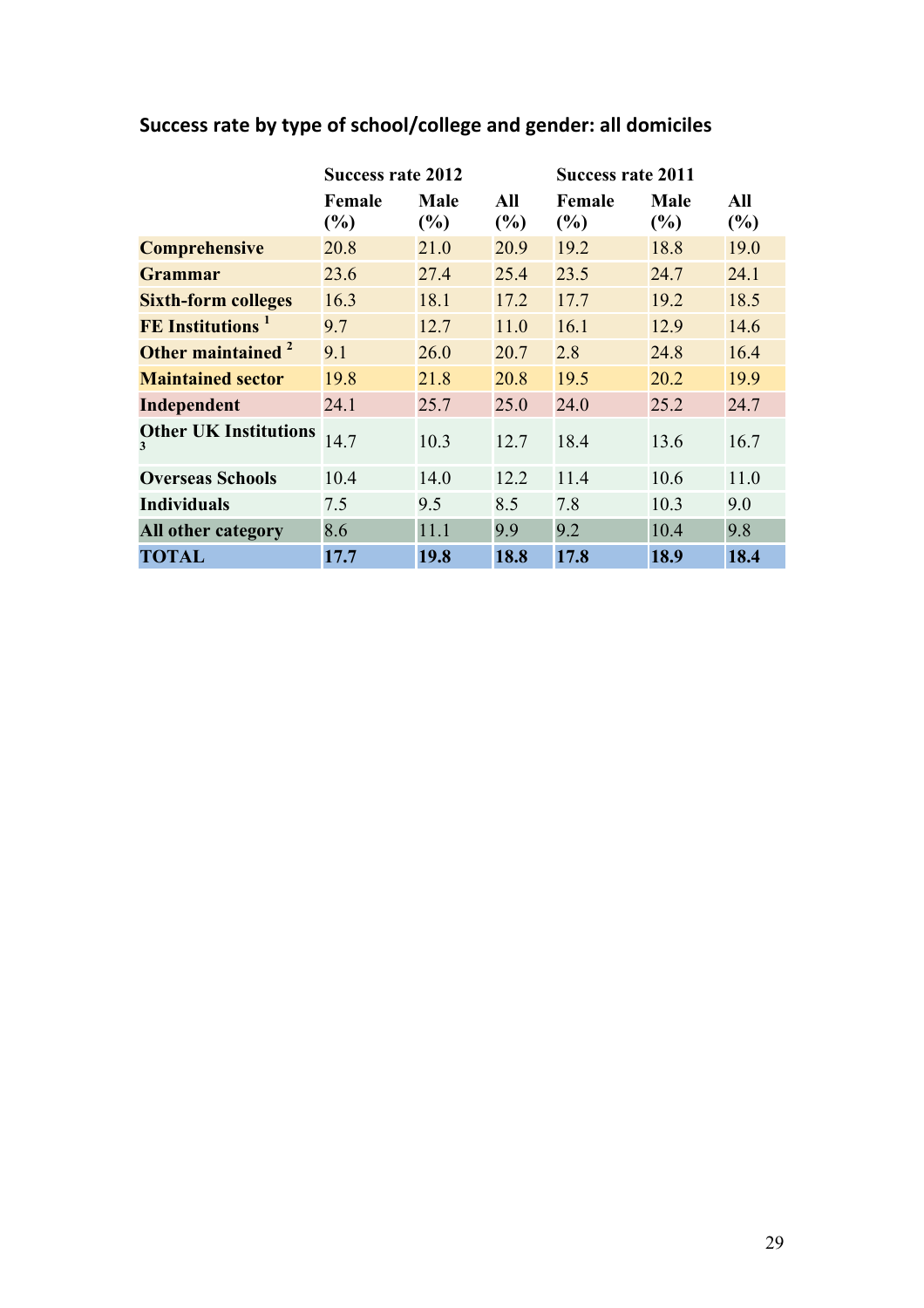# **Disability**

All Oxford colleges are committed to recruiting the best candidates, irrespective of their age, colour, disability, ethnic origin, marital status, nationality, national origin, parental status, race, religion or belief, gender, sexual orientation, social background or educational background.

The University's disability policy and other information on disability services and support can be found here: www.admin.ox.ac.uk/eop/disab/

The table below gives applications, acceptances and success rate by disability for entry 2012. It only includes those who declared a disability; not all disabled candidates declare their disability at this stage.

### Applications, acceptances and success rate by disability, 2012 entry

|                | Disability code Disability type |     |                       | Applications Acceptances Success rate (%) |
|----------------|---------------------------------|-----|-----------------------|-------------------------------------------|
| B              | Autistic disorder               | 55  | 8                     | 14.5                                      |
| $\mathcal{C}$  | Blind/partial sight             | 14  | $\overline{4}$        | 28.6                                      |
| D              | Deaf/partial hearing 20         |     | 3                     | 15.0                                      |
| E              | Long standing illness 58        |     | 17                    | 29.3                                      |
| $\overline{F}$ | Mental health                   | 76  | 8                     | 10.5                                      |
| G              | Learning difficulty             | 401 | 72                    | 18.0                                      |
| H              | Wheelchair/mobility 25          |     | $\mathcal{D}_{\cdot}$ | 8.0                                       |
| I              | Other disability                | 128 | 27                    | 21.1                                      |
| J              | Multiple disabilities 27        |     | 9                     | 33.3                                      |
| Total          |                                 | 804 | 150                   | 18.7                                      |

### Last year's table for comparison

|              | Disability code Disability type |     |                       | Applications Acceptances Success rate (%) |
|--------------|---------------------------------|-----|-----------------------|-------------------------------------------|
| B            | Autistic disorder               | 47  | 13                    | 27.7                                      |
| $\mathsf{C}$ | Blind/partial sight             | 15  | $\mathcal{D}_{\cdot}$ | 13.3                                      |
| D            | Deaf/partial hearing 18         |     |                       | 38.9                                      |
| E            | Long standing illness 95        |     | 25                    | 26.3                                      |
| F            | Mental health                   | 73  | 16                    | 21.9                                      |
| G            | Learning difficulty             | 406 | 81                    | 20.0                                      |
| H            | Wheelchair/mobility 32          |     | 6                     | 18.8                                      |
| I            | Other disability                | 116 | 23                    | 19.8                                      |
| J            | Multiple disabilities 37        |     | 8                     | 21.6                                      |
| Total        |                                 | 839 | 181                   | 21.6                                      |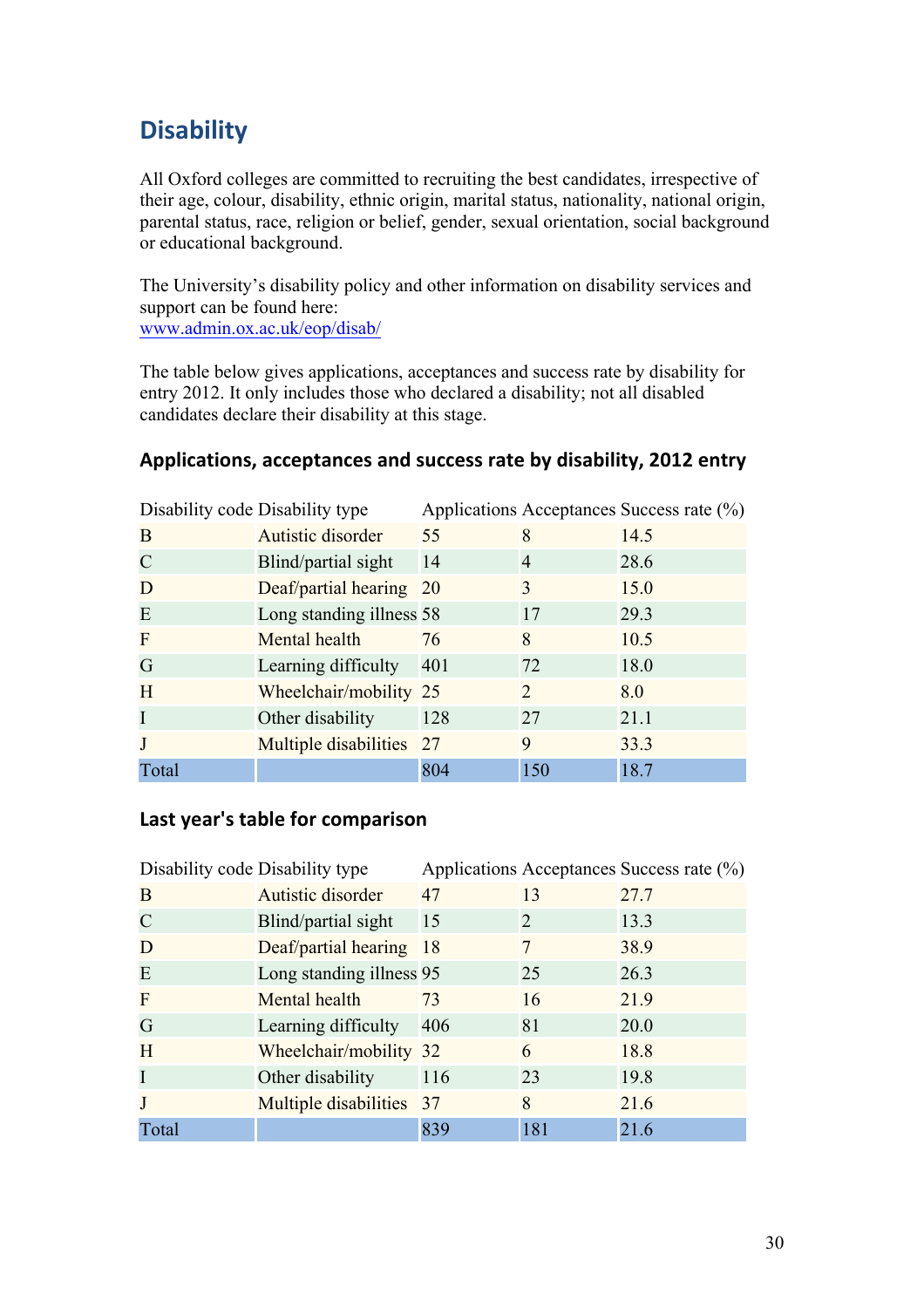# **Stages of the selection system**

The tables below show progression through the selection process: how many candidates applying were shortlisted for interview, how many of those interviewed were offered places, and how many of those offers translated into final acceptances.

Nearly 60% of all candidates applying to Oxford were shortlisted for interview. Decisions on invitation to interview are based on predicted A-level grades, achieved GCSE grades, personal statement and reference, and crucially, for many subjects, performance on pre-interview subject-specific aptitude tests.

Just over 35% of those interviewed received offers of a place at Oxford. Offers are made on the basis of the full range of information available on a candidate, comparing them to the whole field of candidates, not just on the basis of the interviews. Predicted and achieved grades, aptitude test scores and performance in at least two interviews are all fed in to the decision. Each candidate invited for interview will have at least two and up to four interviews, increasingly at two different colleges. More than 90% of offers at Oxford translate into acceptances of a place. Those with offers who do not end up at Oxford may not come for a variety of reasons, including missing the conditions of their offer or turning down the offer.

### **Progression by domicile, 2012 entry**

|                         | All domiciles $\frac{UK}{No}$ EU-not UK Non EU<br>No. As % No. As % No. As % |                                    |  |     |      |
|-------------------------|------------------------------------------------------------------------------|------------------------------------|--|-----|------|
| <b>Applications</b>     | 17,241                                                                       | 11,832 68.6 1,939 11.23 3,470 20.1 |  |     |      |
| Short-listed            | 9,963                                                                        | 7,618 76.5 752 7.5 1,593 16.0      |  |     |      |
| <b>Offers</b>           | 3,548                                                                        | 2,904 81.8 215 6.1 429 12.1        |  |     |      |
| Final acceptances 3,233 |                                                                              | 2,695 83.4 189 5.8                 |  | 349 | 10.8 |

This table shows the stages of progression through the admission process broken down by domicile.

42 of the 17,241 candidates withdrew their application before short-listing and are only included in the 'Applications' figure above. 24 of the 42 were UK, 3 were EU other than UK and 15 non EU.

### UK domiciled progression by school sector, 2012 entry

This table shows the stages of progression through the admission process broken down by school type, for UK domiciled applicants.

|                               | All          | Maintained sector Independent sector Other |        |       |        |         |             |  |
|-------------------------------|--------------|--------------------------------------------|--------|-------|--------|---------|-------------|--|
|                               |              | No.                                        | As $%$ | No.   | As $%$ |         | No. As $\%$ |  |
| <b>Applications</b>           | 11,832 7,179 |                                            | 60.7   | 4,200 | 35.5   | 453 3.8 |             |  |
| Short-listed                  | 7,618 4,327  |                                            | 56.8   | 3,072 | 40.3   | 219 2.9 |             |  |
| <b>Offers</b>                 | 2,904 1,641  |                                            | 56.5   | 1,190 | 41.0   | 73 2.5  |             |  |
| Final acceptances 2,695 1,510 |              |                                            | 56.0   | 1,118 | 41.5   | 67      | 2.5         |  |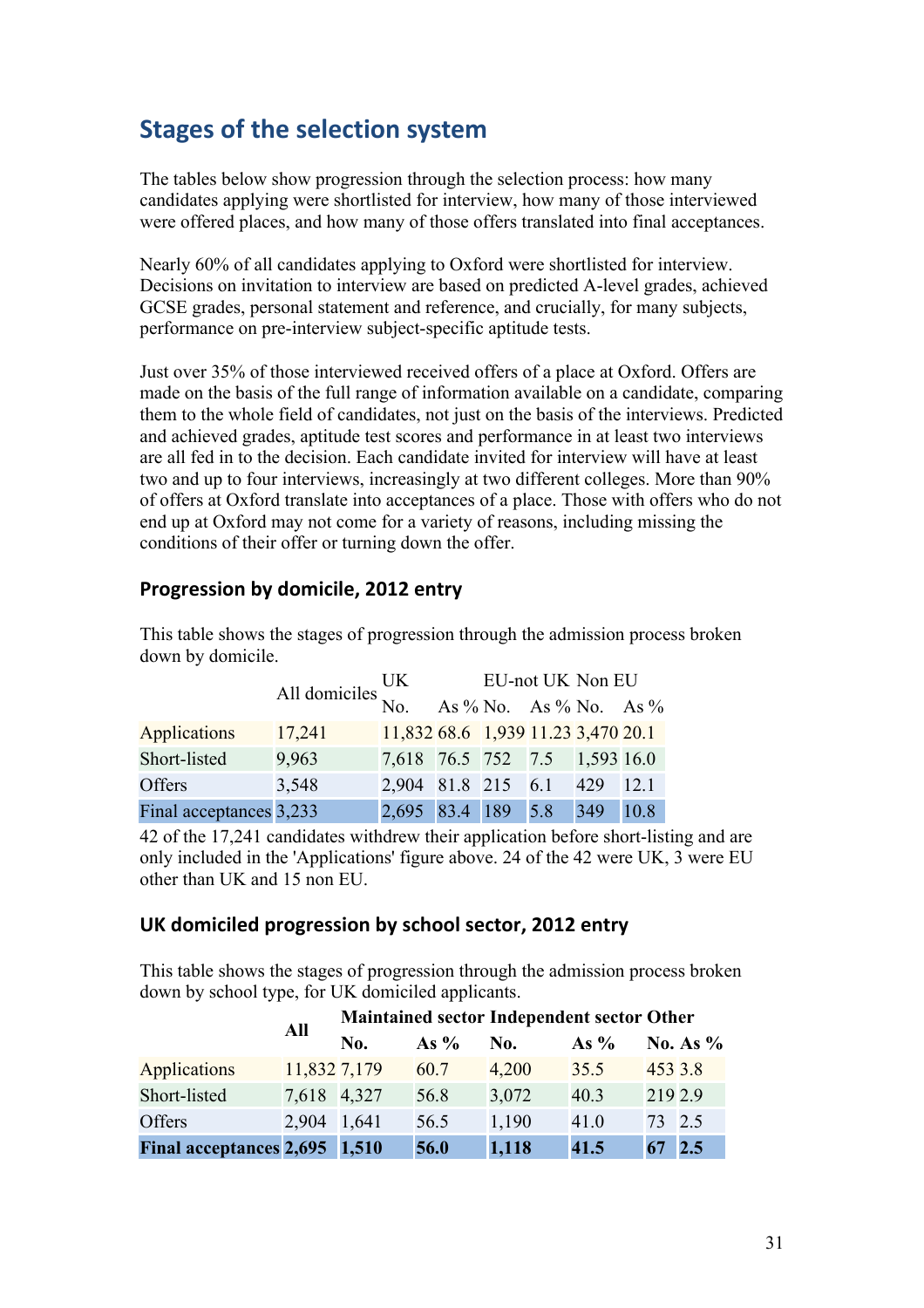24 of the 11,832 UK domiciled candidates withdrew their application before shortlisting are only included in the Applications figure above. 17 of this 24 were from the maintained sector, 2 from the independent sector and 5 from the 'other' sector.

### UK domiciled progression by school sector, 2011 entry

This table shows the stages of progression through the admission process broken down by school type, for UK domiciled applicants.

|                               | All          | Maintained sector Independent sector Other |        |       |        |         |            |  |
|-------------------------------|--------------|--------------------------------------------|--------|-------|--------|---------|------------|--|
|                               |              | No.                                        | As $%$ | No.   | As $%$ |         | No. As $%$ |  |
| <b>Applications</b>           | 12,107 7,459 |                                            | 61.6   | 4,141 | 34.2   | 5074.2  |            |  |
| Short-listed                  | 7,741 4,482  |                                            | 57.9   | 3,059 | 39.5   | 200 2.6 |            |  |
| Offers                        | 2,862 1,637  |                                            | 57.2   | 1,163 | 40.6   | 62 2.2  |            |  |
| Final acceptances 2,661 1,508 |              |                                            | 56.7   | 1,104 | 41.5   | 49      | 1.8        |  |

146 of the 12,107 UK domiciled candidates withdrew their application at some stage during the process and are only included in the 'applications' figure above. 96 of this 146 were from the maintained sector, 33 from the independent sector and 17 from the 'other' sector.